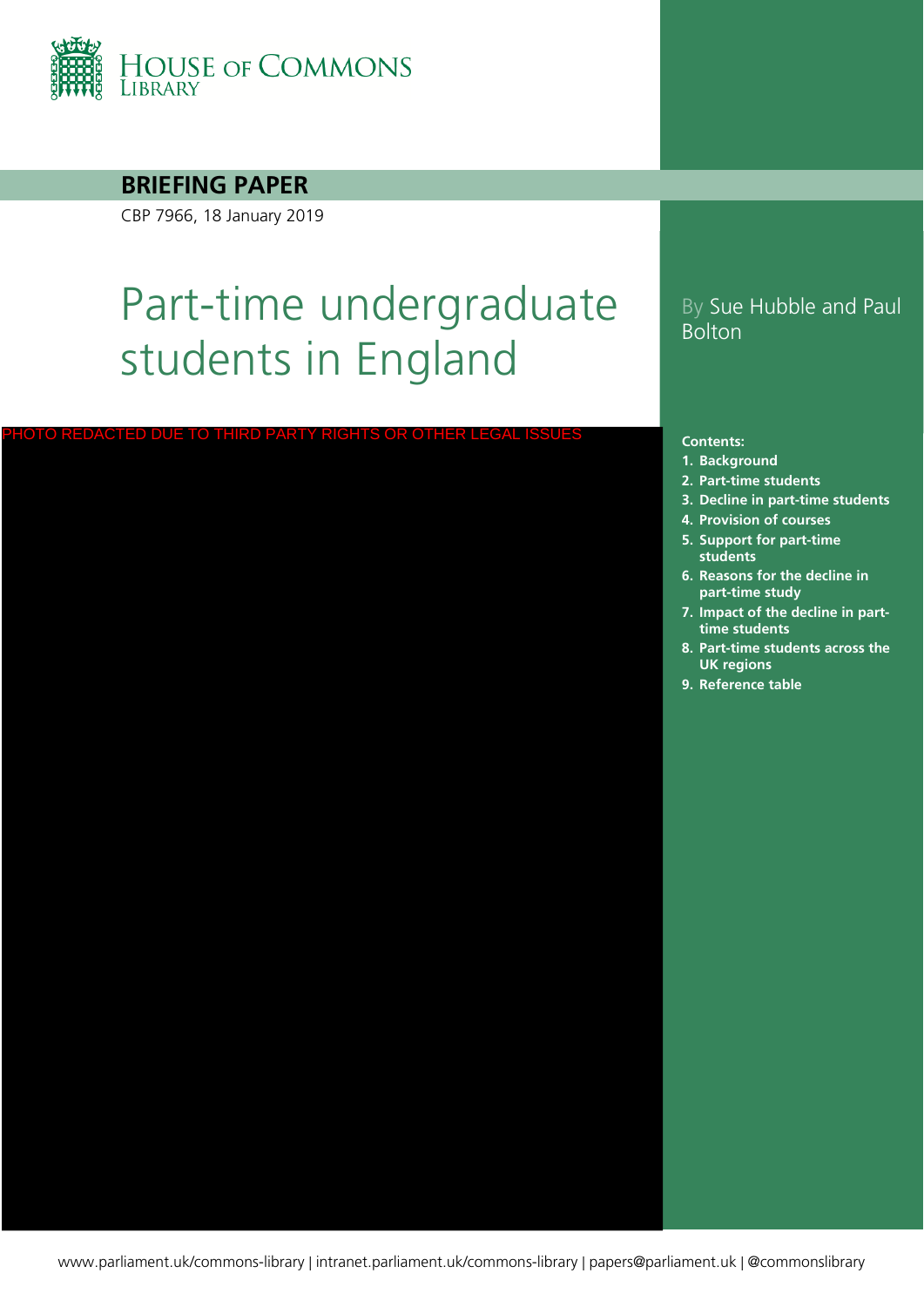# **Contents**

|                                              | <b>Summary</b>                                                                                                                                                                                                                    | 3                                      |
|----------------------------------------------|-----------------------------------------------------------------------------------------------------------------------------------------------------------------------------------------------------------------------------------|----------------------------------------|
| 1.                                           | <b>Background</b>                                                                                                                                                                                                                 | 4                                      |
| 2.<br>2.1<br>2.2<br>2.3                      | <b>Part-time students</b><br>Snapshot<br>Characteristics of part-time students<br>Reasons for students studying part-time                                                                                                         | 6<br>6<br>$\overline{7}$<br>8          |
| 3.                                           | Decline in part-time students                                                                                                                                                                                                     | 9                                      |
| 4.<br>4.1<br>4.2                             | <b>Provision of courses</b><br>Fees for part-time courses<br>Distance learning                                                                                                                                                    | 10<br>11<br>11                         |
| 5.<br>5.1<br>5.2<br>5.3                      | <b>Support for part-time students</b><br>Pre 2012<br>Post 2012<br>2017-18 academic year<br>Maintenance loans for part-time students                                                                                               | 12<br>12<br>12<br>14<br>14             |
| 6.<br>6.1<br>6.2<br>6.3<br>6.4<br>6.5<br>6.6 | Reasons for the decline in part-time study<br>Fee levels and support for part-time students<br>ELQ policy<br>Debt aversion among older students<br>Returns of part-time study<br>Economic downturn<br>Decline in leisure learning | 16<br>16<br>17<br>17<br>18<br>19<br>19 |
| 7.<br>7.1<br>7.2<br>7.3                      | Impact of the decline in part-time students<br>Reskilling and life-long learning<br>Widening participation<br>Impact on higher education institutions<br>Effect on specialist part-time institutions                              | 20<br>20<br>21<br>22<br>22             |
| 8.<br>8.1<br>8.2                             | Part-time students across the UK regions<br>Support for part-time students<br>Northern Ireland<br>Decline in part-time students across the regions                                                                                | 24<br>24<br>24<br>25                   |
| 9.                                           | <b>Reference table</b>                                                                                                                                                                                                            | 26                                     |

Cover page image copyright: Lecture credit Contrapositive by: Engineering at Cambridge. Licensed under CC BY 2.0 / image cropped.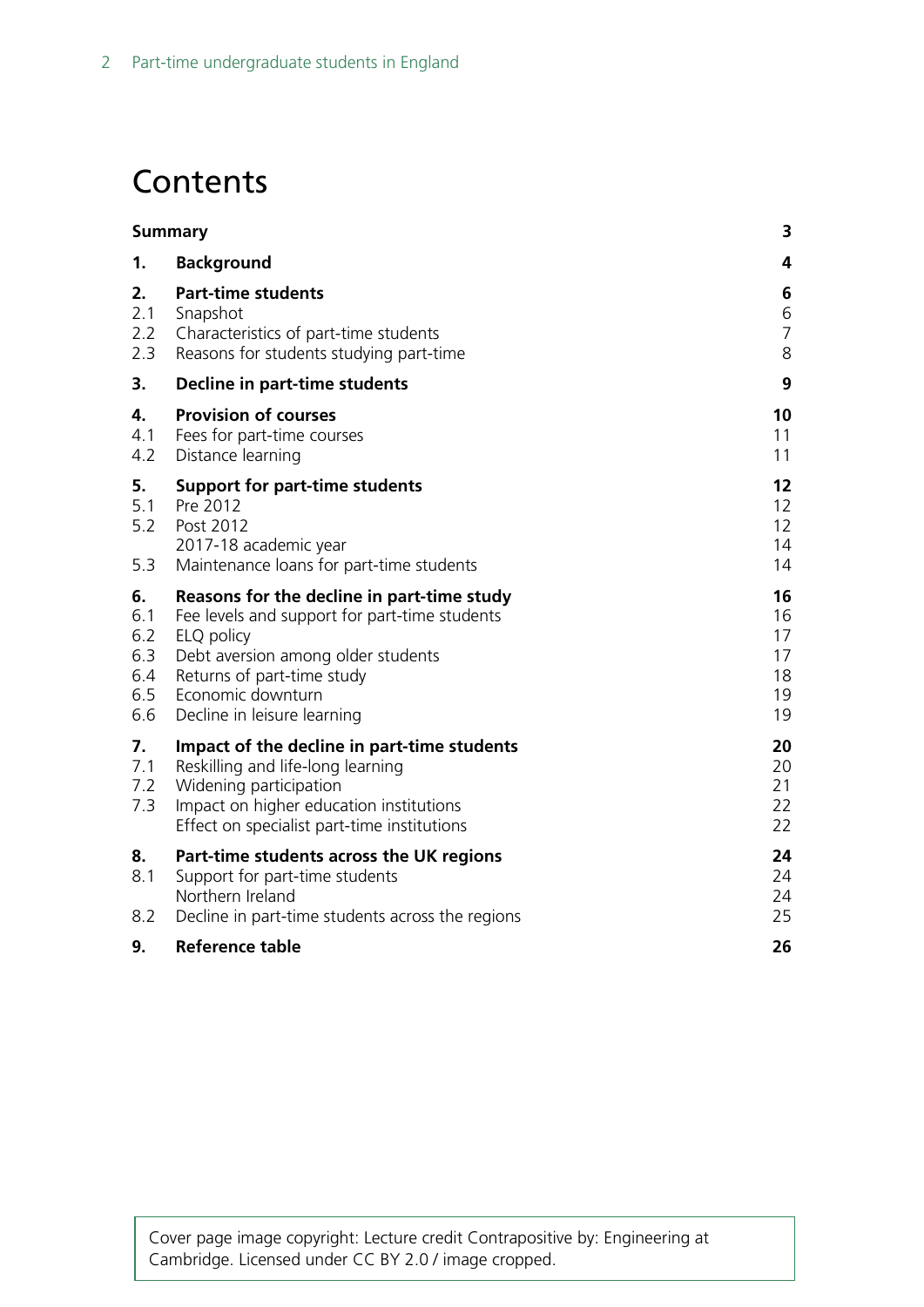# <span id="page-2-0"></span>Summary

Up until 2006/07 the number of part-time undergraduate students in England had been rising annually. This steady rise in numbers changed to a fall in 2008/09 and this decline became precipitous from 2011/12.

From a peak of almost 590,000 in 2008/09 part-time undergraduate student numbers fell to 270,000 in 2017/18; a fall of 54%.



The cause of the collapse in part-time student numbers is complex. The fall in numbers has been attributed to a number of factors: the policy of removing funding for equivalent or lower level qualifications (ELQs), the economic downturn and the 2012 higher education funding reforms which led to an increase in tuition fees.

Part-time students are a very different group demographically to full-time undergraduate students and are less homogenous. Part-time students tend to be older than full-time students and high numbers are female. They are more likely to be in work and have caring responsibilities. Understanding the motivations and behaviours of part-time students could be key to reversing the downward trend in numbers.

The decline in part-time students is more than a concern for individual students. Individuals tend to undertake part-time studies to improve their skills, or to reskill for employment purposes. Part-time higher education can therefore create a more highly skilled workforce which benefits the whole economy and is essential to increase national productivity.

There are also equality issues around part-time education as a high proportion of parttime students come from disadvantaged backgrounds or have disabilities. Part-time higher education is therefore an important part of the widening participation agenda and is a driver of social mobility.

The state of part-time higher education therefore has a far reaching impact and reversing the decline in part-time students could have potentially wide ranging benefits for individuals, society and the economy.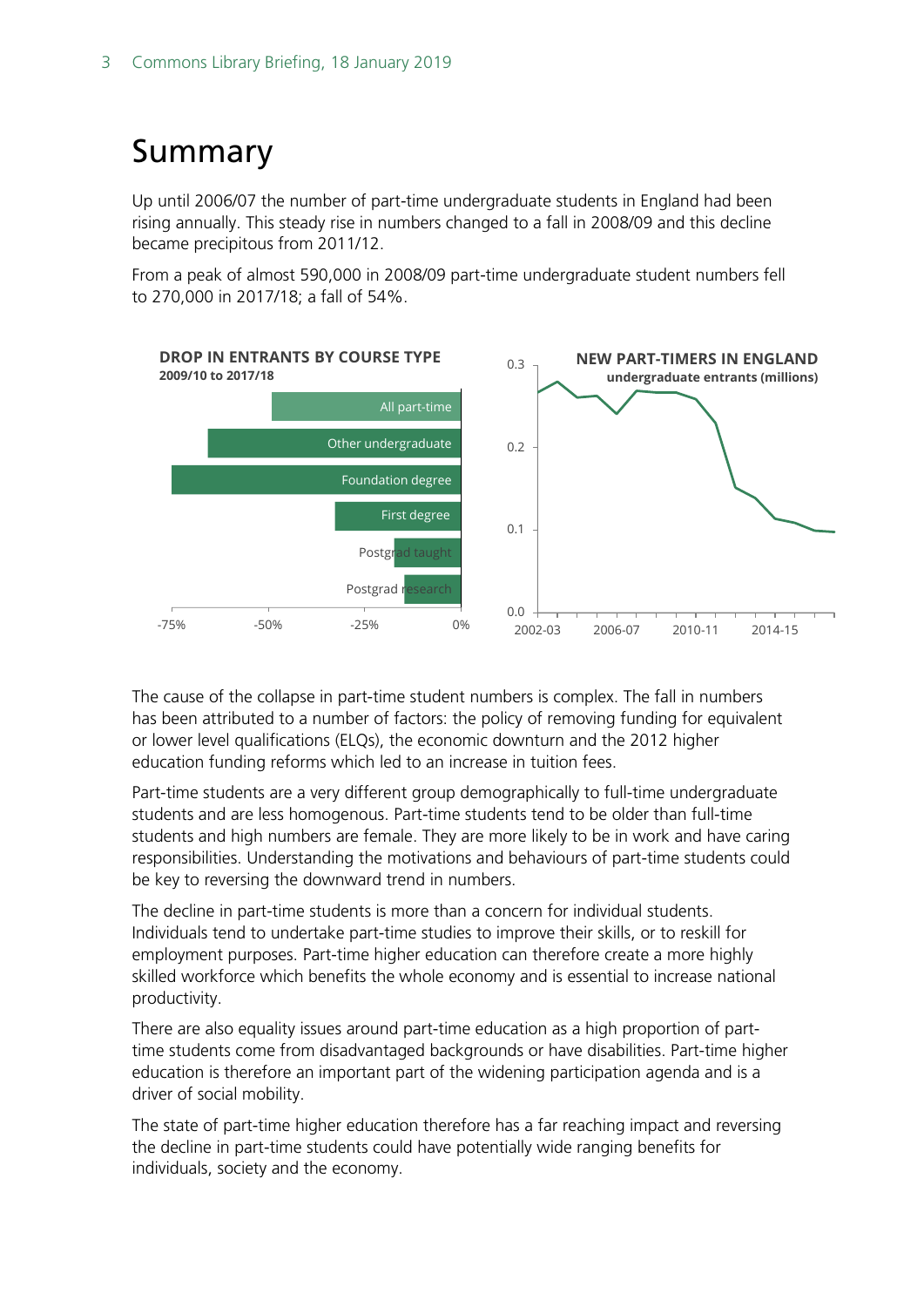# <span id="page-3-0"></span>1. Background

Most of the recent debate surrounding higher education has focused on the regulation of the higher education sector and arrangements for fulltime undergraduate students. Very little attention has been paid to the pressing issue of part-time undergraduate students.

In 2016/17 around 15% of all undergraduate students studied parttime.<sup>1</sup>

The number of students taking undergraduate part-time courses has been declining for a number of years, but since the higher education funding reforms in 2012 the downturn in numbers has been sharp.

Before 1 September 2012 part-time students were not subject to regulated fees and there was limited student support for part-time students. The 2012 higher education reforms brought in regulated fees for many part-time courses and extended tuition fee loans to cover these fees. As a result of these changes fees for part-time courses rose at many providers.

It has been suggested that the decline in part-time students has been caused by a combination of factors such as the equivalent or lower level qualification policy (ELQ) introduced in 2008 which abolished institutional funding for students taking second undergraduate qualifications and the 2012 funding reforms. However the decline could also be a consequence of a long standing lack of awareness of the needs and motivations of part-time students.

An estimated 198,000 students started part-time undergraduate courses at English providers in 2017-18, which was a fall of 1.8 per cent on the previous year and an overall decline of 63 per cent since 2009/10. [2](#page-3-2)

"The collapse in parttime study is arguably the single biggest problem facing higher education at the moment".

Nick Hillman, Director Higher Education Policy Institute 2015

<span id="page-3-2"></span><span id="page-3-1"></span><sup>&</sup>lt;sup>1</sup> HESA, [Higher Education Student Statistics: UK, 2017/18](https://www.hesa.ac.uk/news/17-01-2019/sb252-higher-education-student-statistics)

Office for Students, HESES17 and HEIFES17 summary data; HEFCE, Undergraduate [education Part-time,](http://www.hefce.ac.uk/analysis/HEinEngland/undergraduate/parttime/) 2 March 2017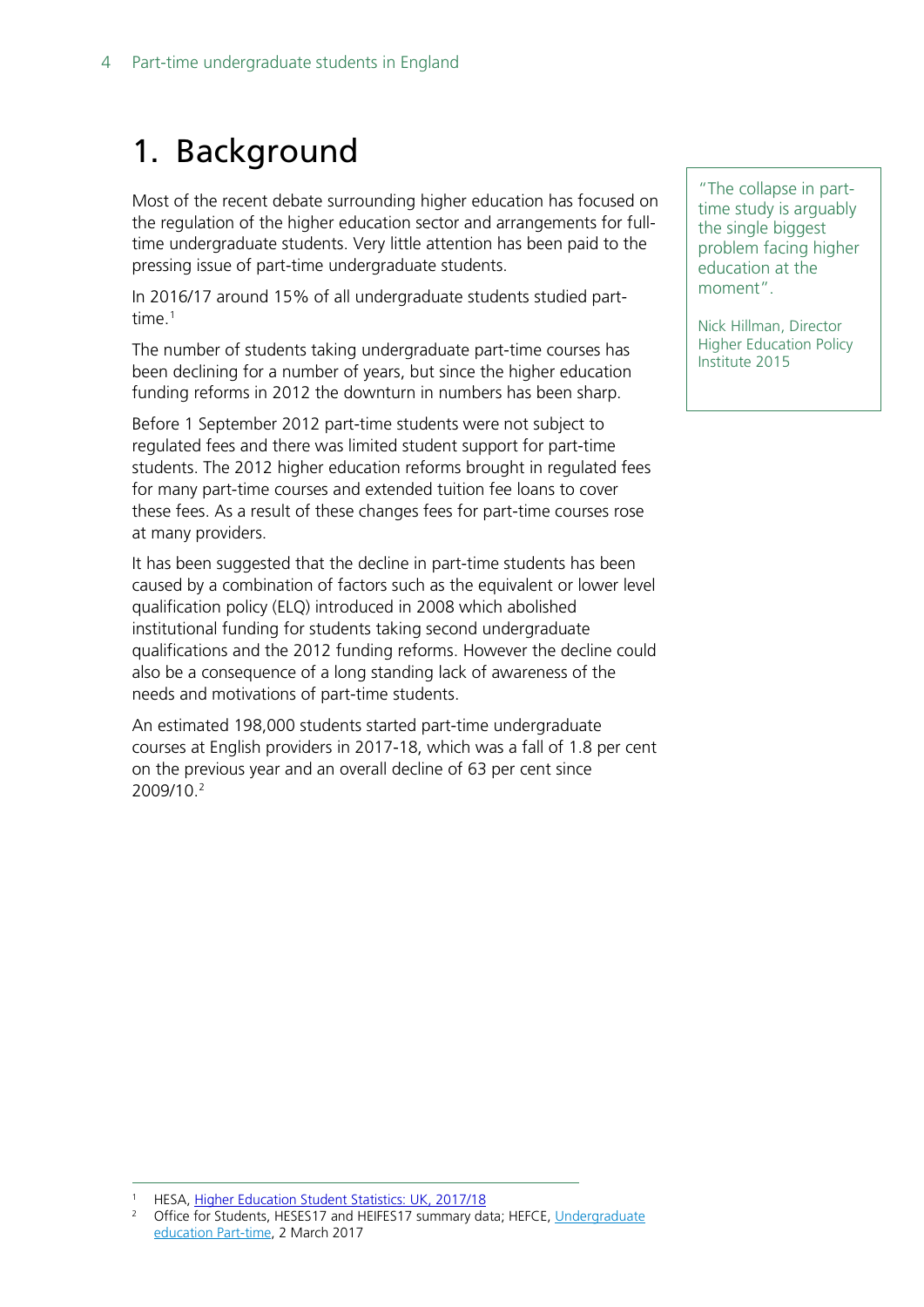The *Higher Education and Research Act 2017* will arguably do little to improve the current situation. However opening up the market to a wider range of providers may lead to more innovative modes of course delivery which could potentially benefit part-time students.

#### **Box 1: Policies affecting part-time undergraduate study**

#### **Equivalent or lower level qualifications (ELQs)**

In 2008 the Labour Government introduced a policy which abolished institutional funding for most students taking degrees of an equivalent or lower level (ELQ) to one that they already held. Information on this policy is available on the [Higher Education Funding Council for England](http://www.hefce.ac.uk/lt/elqs/) website. There were exceptions to this policy, but most humanities and arts courses were affected by this change. The Coalition Government and the following Conservative Government extended ELQ course exemptions for specific STEM courses, but arts and humanities courses are still included.

#### **Regulated fees and fee loans for part-time courses**

The 2012 higher education funding reforms brought in regulated fees for many part-time courses and extended income-contingent tuition fee loans to cover these fees. Fees for new entrants to part-time courses in the academic year 2012/13 at public higher education institutions (HEIs) were capped at £6,750 per year and £4,500 at private HEIs.

This briefing paper focuses on issues affecting part-time undergraduates as the decline in part-time postgraduate numbers has been less pronounced.

#### **CHANGES TO PART-TIME STUDENT FUNDING**

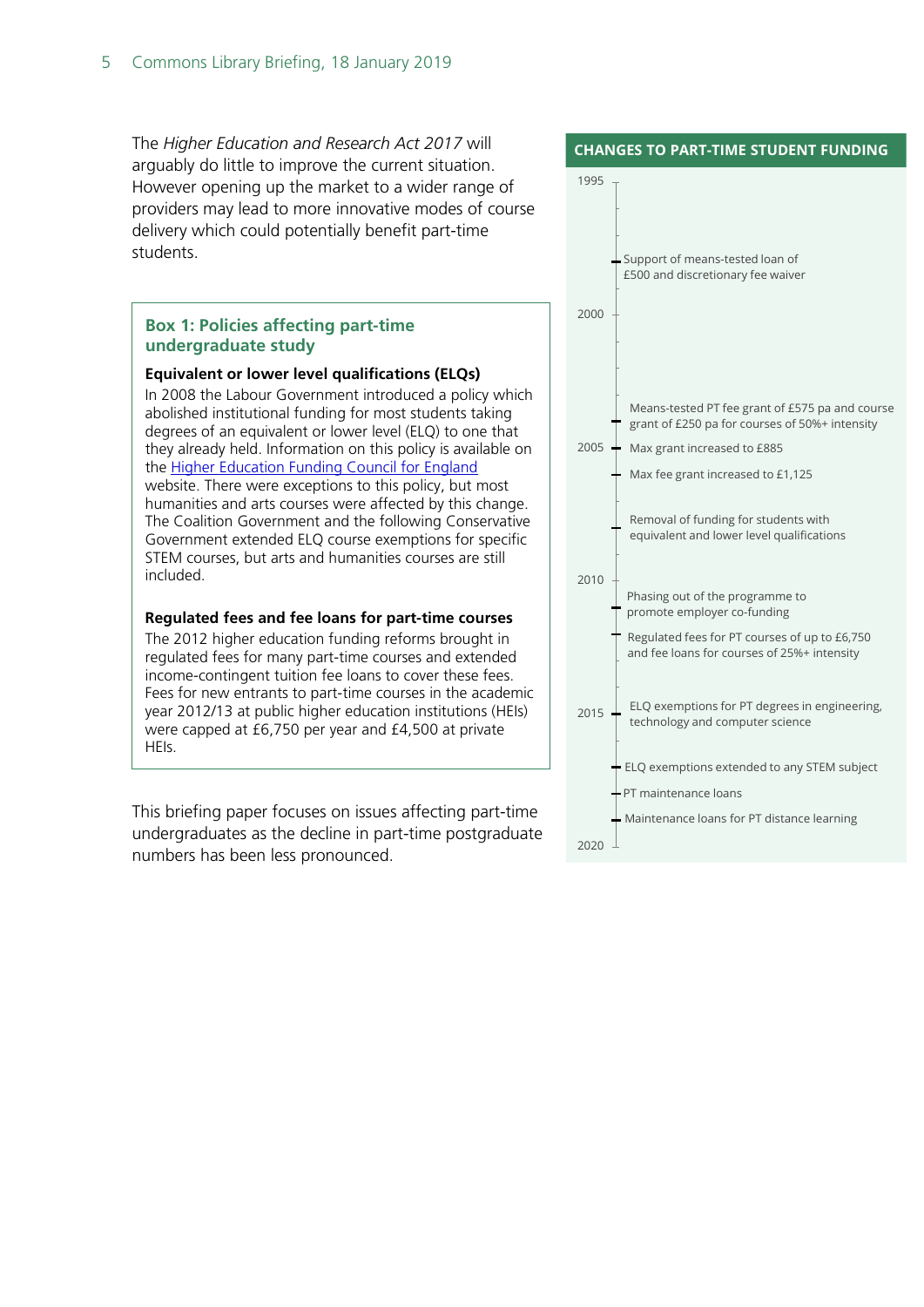# <span id="page-5-0"></span>2. Part-time students

## <span id="page-5-1"></span>2.1 Snapshot



*Source: Higher Education Student Statistics: UK, 2017/18, HESA*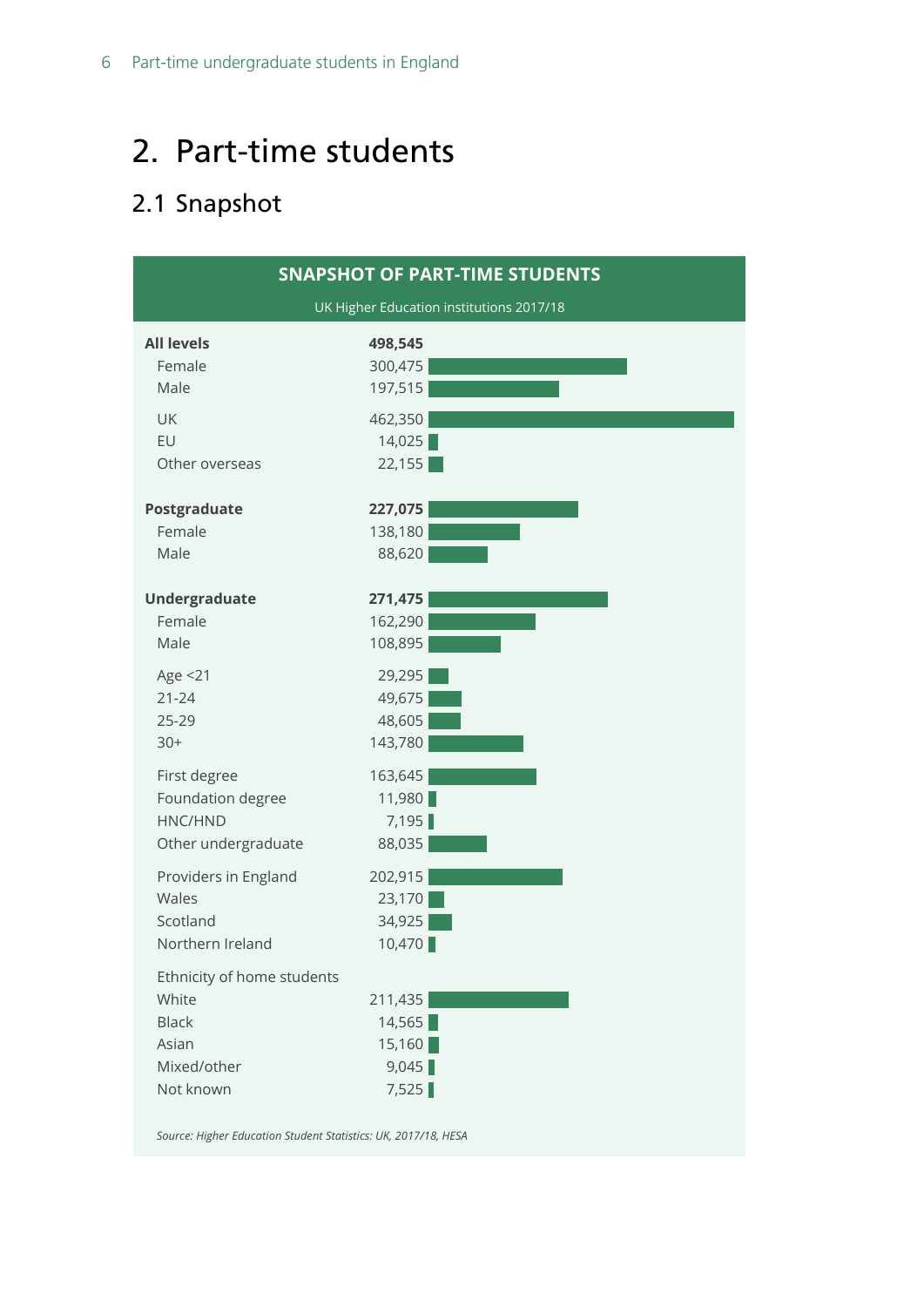## <span id="page-6-0"></span>2.2 Characteristics of part-time students

Part-time students are a diverse group and the demographic of the parttime student population is very different to full-time students.

Part-time students tend to be older than full-time students and a larger proportion are female. In 2017/18 7% of new part-time students were aged 20 or under compared to 53% of full-time students. 60% of parttimers were aged 30 and over compared to 9% of full-timers. There is also a higher proportion of women among part-time home students; 60% compared to 56% of the full-time population. [3](#page-6-1)

Part-time students often have caring responsibilities and are often first time participants in higher education.<sup>[4](#page-6-2)</sup> A survey from 2011/12 found that 46% of part-timers had children compared to 7% of full-time students.<sup>[5](#page-6-3)</sup> These students often have more family and financial responsibilities than full-time students and this tends to make these students particularly sensitive to fee increases, higher levels of debt and the perceived risks of undertaking part-time study.

Research in 2013 suggested that 82 per cent of part-time students were employed.<sup>[6](#page-6-4)</sup>

Part-time students also tend to be less geographically mobile than fulltime students due to their work and family commitments; these students are therefore more likely to study locally than full-time students.<sup>[7](#page-6-5)</sup> This lack of mobility makes part-time students particularly vulnerable to changes in provision of part-time courses.

A report by the Department for Business, Innovation and Skills in 2012 contains a detailed profile of part-time students in Chapter 7[.8](#page-6-6)

#### Mature students

The majority of part-time students are mature students ie aged over 21.[9](#page-6-7) Mature students are funded through the student finance system in the same way as younger students – there is no extra funding for mature students.

A report by Universities UK in 2013, *[The power of part-time Review of](http://www.universitiesuk.ac.uk/policy-and-analysis/reports/Documents/2013/power-of-part-time.pdf)  [part-time and mature education](http://www.universitiesuk.ac.uk/policy-and-analysis/reports/Documents/2013/power-of-part-time.pdf)*, stated that mature students are more likely to enter higher education through further education routes, short higher education courses, access and foundation degrees and employers.<sup>[10](#page-6-8)</sup>

<span id="page-6-2"></span><span id="page-6-1"></span><sup>&</sup>lt;sup>3</sup> HESA, <u>Higher Education Student Statistics: UK, 2017/18</u>

<sup>4</sup> Higher Education Academy, '*[Shoe-horned and side-lined'? Challenges for part-time](https://www.heacademy.ac.uk/system/files/resources/Challenges%20for%20part-time%20learners.pdf)  [learners in the new HE landscape](https://www.heacademy.ac.uk/system/files/resources/Challenges%20for%20part-time%20learners.pdf)*, 2015 p6

<span id="page-6-3"></span><sup>&</sup>lt;sup>5</sup> Department for Business Innovation and Skills, BIS Research Paper No 115, Student [Income and Expenditure Survey 2011/12,](http://dera.ioe.ac.uk/17925/1/bis-13-P190-student-income-expenditure-survey-2011-12.pdf) June 2013 p235

<span id="page-6-4"></span><sup>6</sup> HEFCE 2014/08d, *[Pressure from all sides Economic and policy influences on part](http://www.hefce.ac.uk/media/hefce/content/pubs/2014/201408d/HEFE2014_08d.pdf)[time higher education](http://www.hefce.ac.uk/media/hefce/content/pubs/2014/201408d/HEFE2014_08d.pdf)*, April 2014 para 42

*Ibid* p22

<span id="page-6-6"></span><span id="page-6-5"></span><sup>8</sup> Department for Business, Innovation and Skills, BIS Research Paper 68, *[Expanding](http://dera.ioe.ac.uk/14786/1/12-906-expanding-improving-part-time-higher-education)  [and Improving Part-time Higher Education](http://dera.ioe.ac.uk/14786/1/12-906-expanding-improving-part-time-higher-education)*, June 2012 p115

<span id="page-6-7"></span><sup>&</sup>lt;sup>9</sup> The [Higher Education Statistics Agency](https://www.hesa.ac.uk/data-and-analysis/performance-indicators/definitions) and the [Office for Fair Access](https://www.hesa.ac.uk/data-and-analysis/performance-indicators/widening-participation) use over age 21 as a definition of a mature student– different bodies may use different ages

<span id="page-6-8"></span><sup>10</sup> Universities UK, *[The power of part-time Review of part-time and mature education,](http://www.universitiesuk.ac.uk/policy-and-analysis/reports/Documents/2013/power-of-part-time.pdf)*  p25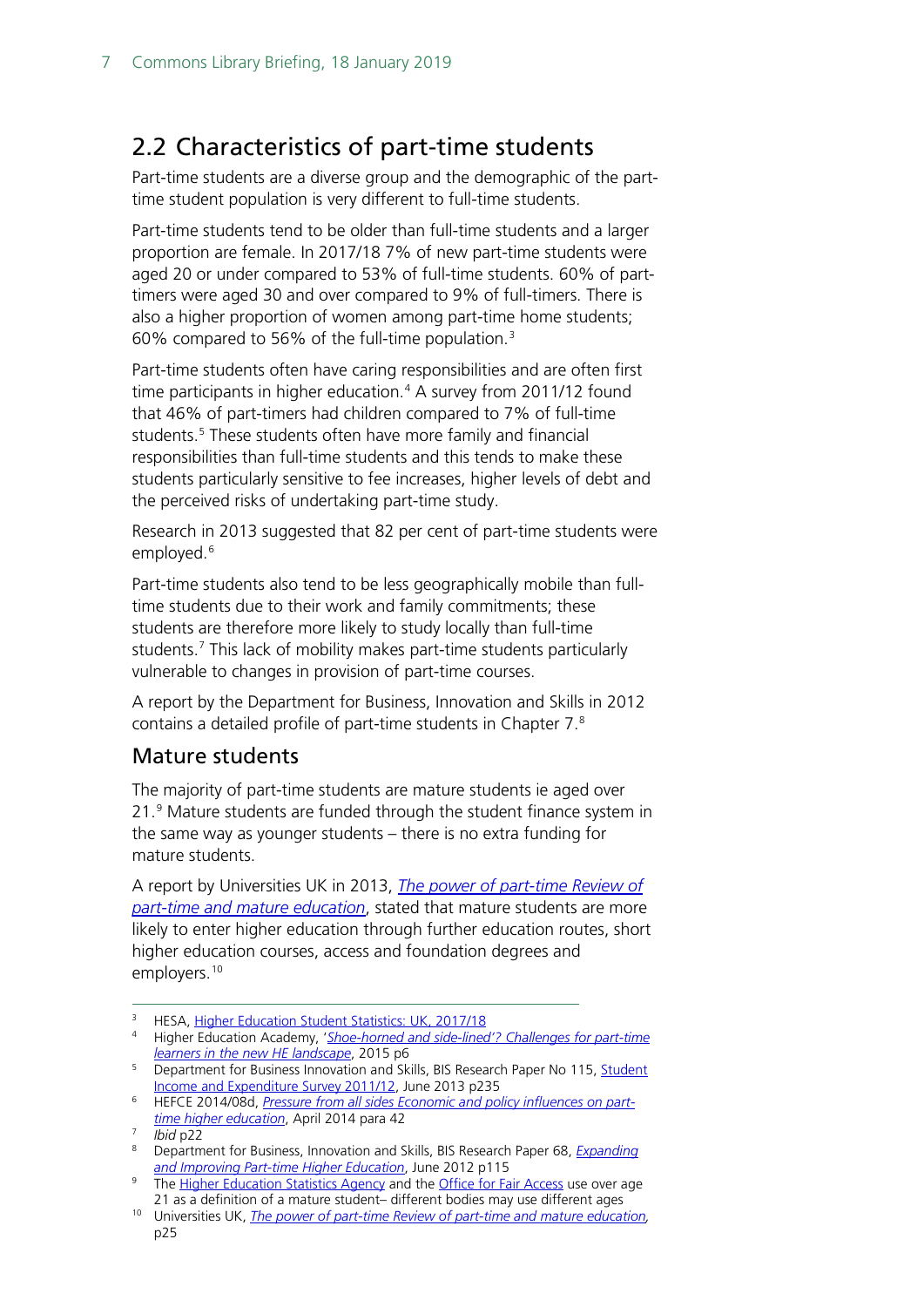The Higher Education Funding Council for England (HEFCE) and the Office for Fair Access (OFFA) include mature learners as a core widening participation group as mature learners are more likely than younger learners to have characteristics associated with disadvantage and to be under-representation in higher education. Higher education institutions are required as part of their access agreements to have strategies in place to attract and support mature students.

## <span id="page-7-0"></span>2.3 Reasons for students studying part-time

The 2013 Universities UK publication, *[The power of part-time](http://www.universitiesuk.ac.uk/policy-and-analysis/reports/Documents/2013/power-of-part-time.pdf)*, stated that part-time students study for a variety of reasons but suggested that students could be put into four groups:

**Career enhancers**: people in work who want to enhance their existing career by acquiring additional skills and qualifications – probably the biggest group

**Career changers**: people generally in work who want to change their career by acquiring new qualifications in a different field

**Non-career learners**: leisure learners who may already be qualified at degree level but who are interested in continuing or developing their education

**Career entrants**: those interested in part-time education to assist their career entry, for example young people who are choosing to study part-time or those who want to start a career later in life – probably the smallest group.<sup>[11](#page-7-1)</sup>

<span id="page-7-1"></span> <sup>11</sup> Universities UK, *[The power of part-time Review of part-time and mature education](http://www.universitiesuk.ac.uk/policy-and-analysis/reports/Documents/2013/power-of-part-time.pdf)* p10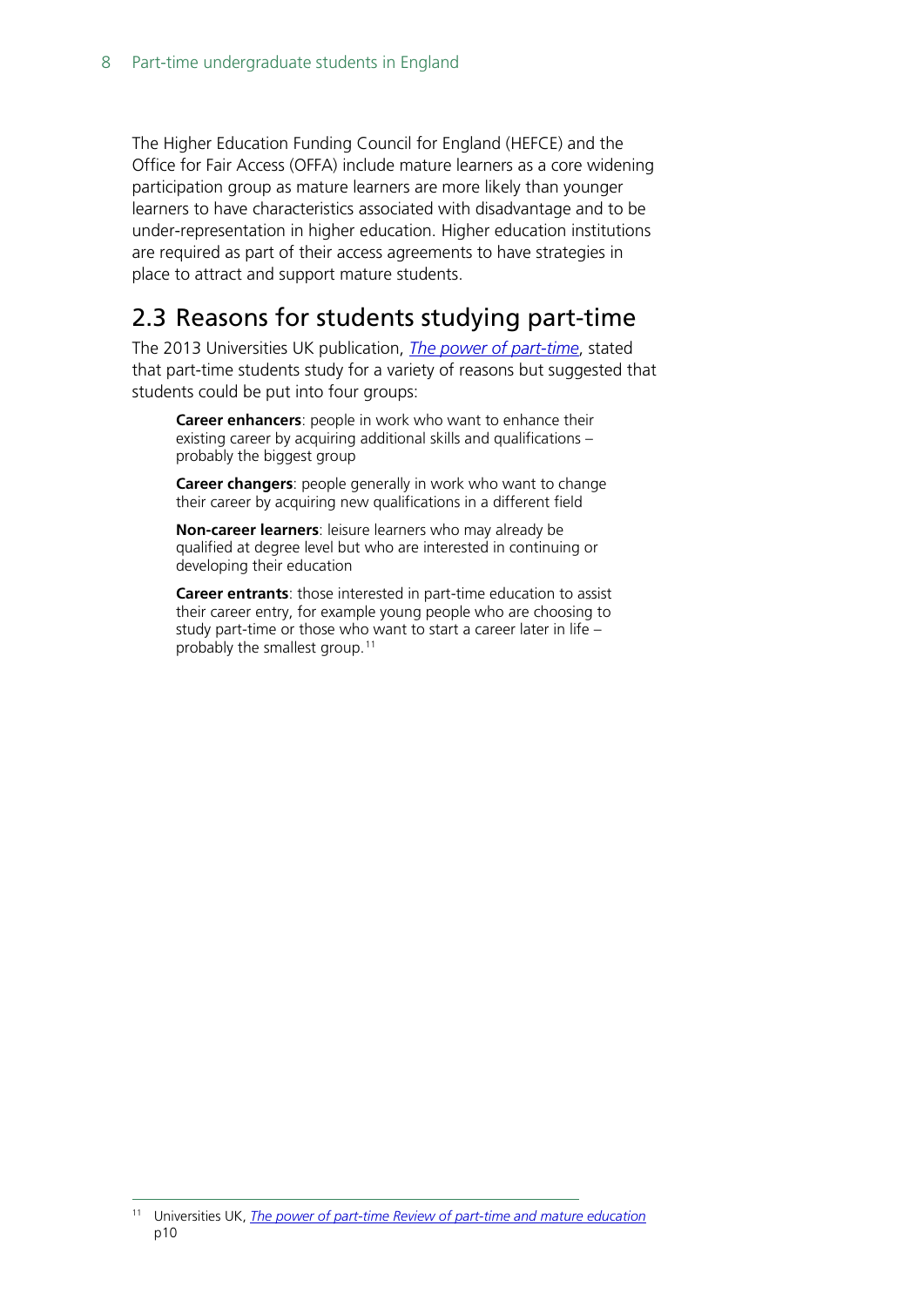## <span id="page-8-0"></span>3. Decline in part-time students

In 2003/04 there were 840,000 part-time students at universities across the UK including postgraduates and overseas students.

They made up 38% of the total student population. By 2016/17 their number had fallen to just under 500,000 or 21% of the student population.

Part-time student numbers increased in the early part of the last decade, but started to decline towards the end, as shown opposite. Total numbers fell at their fastest rate in 2011/12, 2012/13 and 2013/14.

The chart opposite shows that the drop in part-time undergraduates was particularly large. **Their numbers fell from a peak of almost 590,000 in 2008/09 to 271,000 in 2017/18; a fall of 53%.** In contrast full-time undergraduate numbers increased by more than 200,000 over the same period. The underlying data is given in the reference table at the end of this paper.

The data on the stock of part-time students across all years is less volatile than the data on flows (here the number of first years), because it takes some time for changes to feed through to the stock.

Changes in part-time undergraduate entrants at all levels are given opposite. The number fell from more than 470,000 in 2008/09 to just below 240,000 in 2016/17; a fall of 49%. Again this was driven by the decline in **undergraduate study where the fall in entrants since 2008/09 was 62%** (chart below/ opposite). There was a drop in part-timers across all broad types of courses, but it was largest in courses other than first degrees. Section 4 looks at types of courses in more detail.

As the large majority of part-time students are from the UK the decline in home part-timers has been just as large as the overall drop. **There were just over 320,000 home part-time undergraduate entrants in 2008/09 and fewer than 120,000 in 2017/18; a fall of 63%.** This data is also given in the table at the end of this paper.

While the rate of decline in part-time study has slowed somewhat, there is no evidence from this data that it has stopped or is about to be reversed.



**1ST YEARS DOWN EVEN FASTER** (millions)



**FALL MOSTLY IN UNDERGRADS**

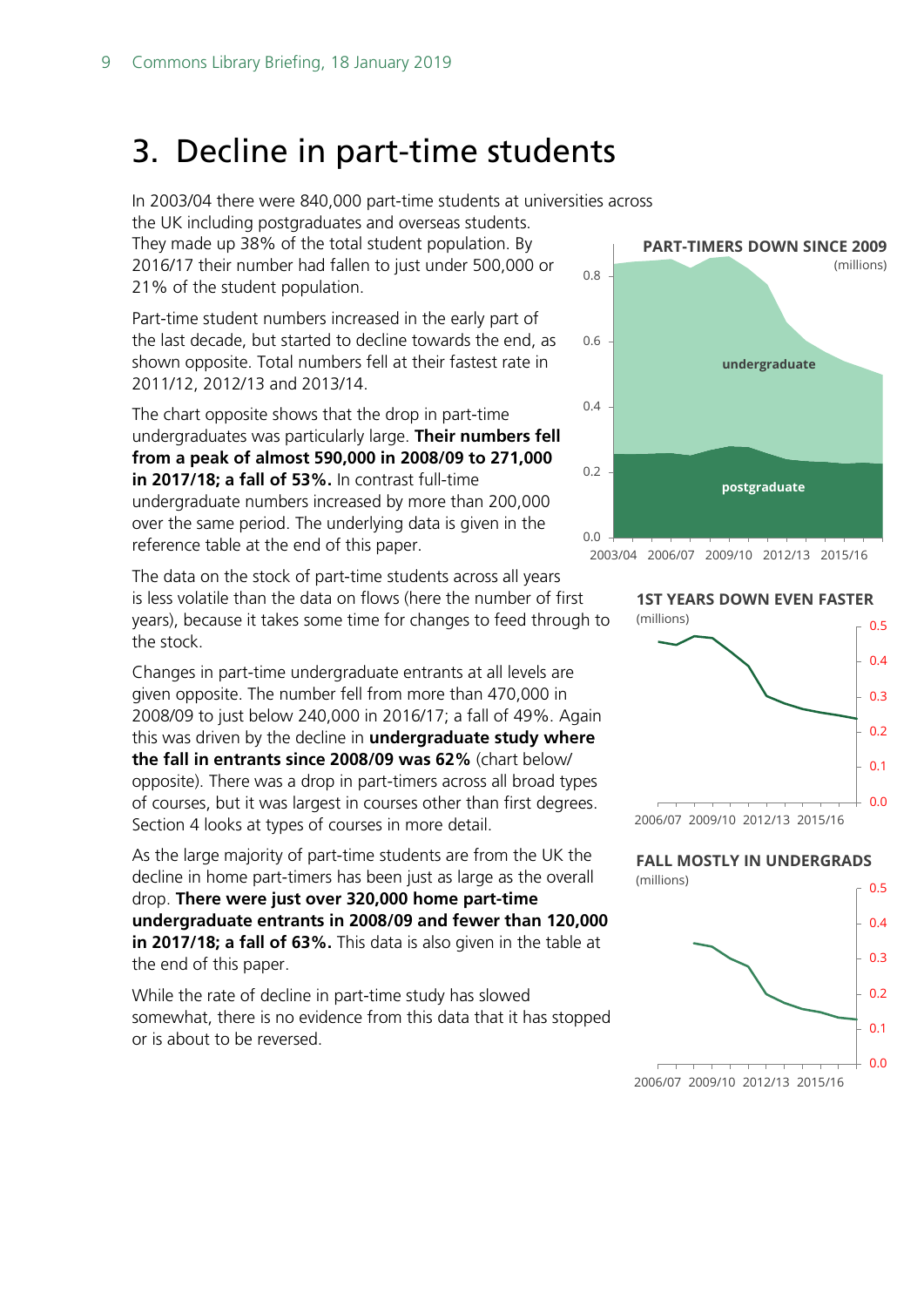# <span id="page-9-0"></span>4. Provision of courses

The majority of part-time undergraduate students are studying on courses below first degree level, such as foundation degrees, HNDs and HNCs. Students on these courses made up almost two-thirds of all parttime undergraduates in 2017/18.

The number of entrants to part-time first degrees has not fallen as sharply as those to other undergraduate programmes, but numbers still declined by about 33% between 2010/11 and 2017/18. [12](#page-9-1) The decline has been most severe among older students and those studying at lower levels of intensity.<sup>[13](#page-9-2)</sup>

Changes in entrants by type of course (opposite) clearly show the decline over this period has been greater for undergraduate courses and, within this, larger still for courses other than first degrees. A report by HEFCE suggests that higher education institutions appear to be exiting the market for study below degree level and focusing their undergraduate provision around degree courses. [14](#page-9-3)

Data from the Office for Students covers home and EU students at English institutions (higher and further education).<sup>[15](#page-9-4)</sup> At some points in the year this data is slightly more up-to- date that the numbers from the Higher Education Statistics Agency. It also focusses on the potential impact of policies which only affect these students, such as higher fees and changes in student support. As English students form such a large proportion of the UK total, trends in their number are not obviously different to the UK-wide figures (opposite).

#### **The estimated 100,000 home and EU students who started part-time undergraduate courses in England in 2017/18 was 63% below the 2009/10 level**. Early data for 23018/19 is expected to be published at the start of February

Part-time entrants to taught postgraduate courses were actually up in 2015/16 and 2016/17 and fell slightly in 2017/18. This came after earlier sharp drops since 2010/11. HEFCE says "The increases in entrants are likely to be attributable to the introduction of postgraduate loans."<sup>[16](#page-9-5)</sup>







<span id="page-9-3"></span><span id="page-9-2"></span><span id="page-9-1"></span><sup>&</sup>lt;sup>12</sup> HESA, Higher Education Student Statistics: UK, 2017/18;<br><sup>13</sup> HEFCE [Undergraduate education Part-time](http://www.hefce.ac.uk/analysis/HEinEngland/undergraduate/parttime/) March 2017

<span id="page-9-4"></span>

<span id="page-9-5"></span> $14$  *ibid.*<br> $15$  Offic

Office for Students, HESES17 and HEIFES17 summary data; HEFCE Undergraduate [education Part-time](http://www.hefce.ac.uk/analysis/HEinEngland/undergraduate/parttime/) March 2017

<span id="page-9-6"></span><sup>16</sup> HEFCE [Postgraduate education taught programmes](http://www.hefce.ac.uk/analysis/HEinEngland/postgrad/) March 2017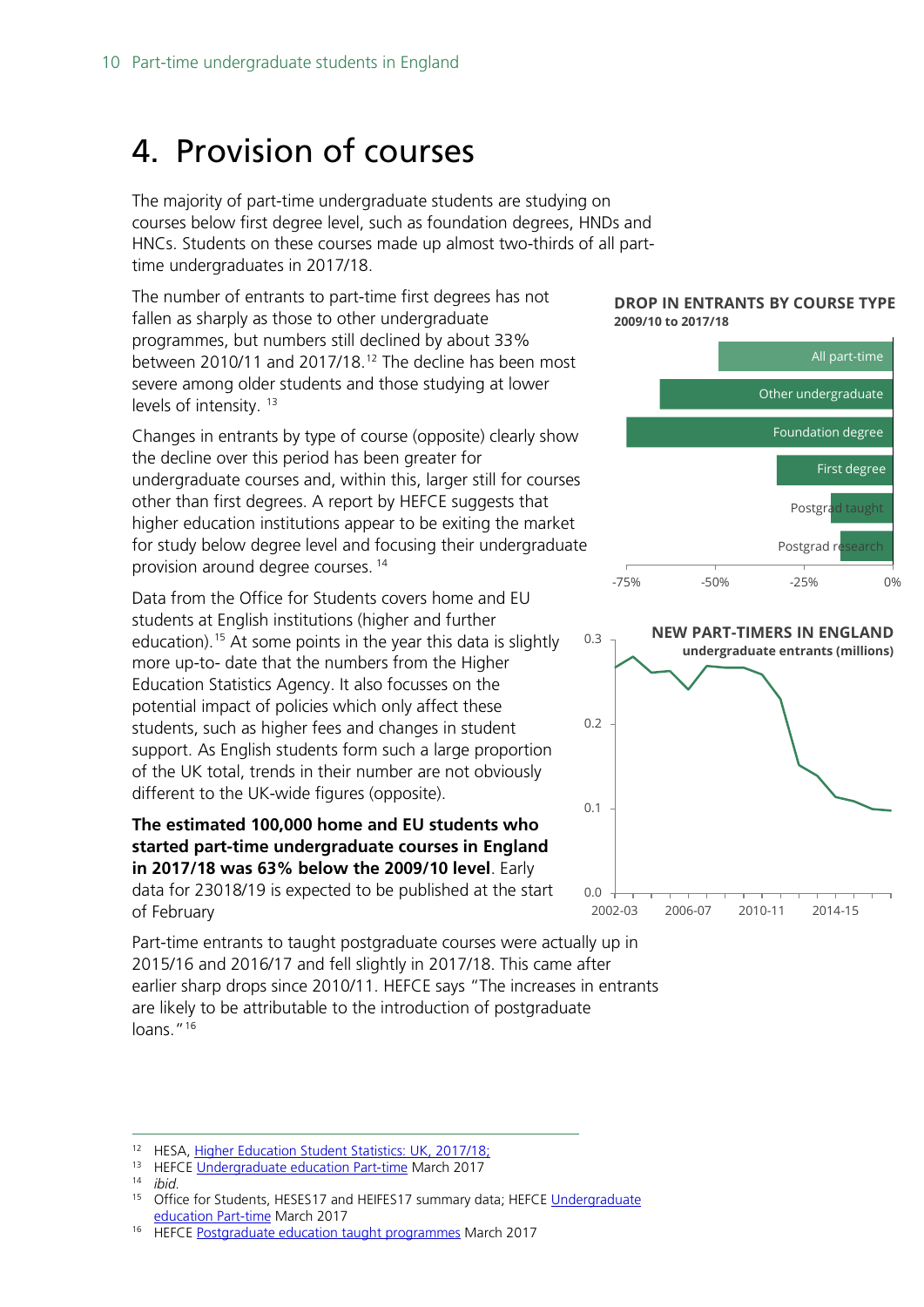The most popular part-time subjects are – subjects allied to medicine, business and administration and education.[17](#page-9-6)

Under the *Higher Education and Research Act 2017* the new Office for Students will have a duty to promote greater choice and opportunity for students in the provision of higher education and this duty will include the provision of part-time education.[18](#page-10-2)

## <span id="page-10-0"></span>4.1 Fees for part-time courses

Fees for part-time courses have increased significantly since 2008.

The ELQ policy which was brought in in 2008 reduced the funding received by higher education providers and it has been suggested that this policy led to a fee rise of 27 % between 2007-08 and 2010-11. [19](#page-10-3)

The tuition fees reforms in 2012 caused part-time fees to rise further and has increased variability in fees for part-time courses.<sup>[20](#page-10-4)</sup>

All GuildHE institutions, all alternative providers and nearly all FE colleges which responded to a Universities UK survey in October 2013 reported fee increases. [21](#page-10-5) In 2012 fees for undergraduate degrees at the Open University more than tripled from £700 to £2,500. [22](#page-10-6)

## <span id="page-10-1"></span>4.2 Distance learning

A report by the Higher Education Academy and the Open University found that many part-time students chose to study part-time because they needed flexible study modes. Many students however stated in the report that they found traditional part-time study was not sufficiently flexible. $23$ 

Many part-time students study through distance learning and the Open University (which offers only distance learning courses) delivers provision for over 25% of UK registered part-time students.

From 2019/20 the new part-time maintenance loans (see Section 5.3 p13) will be extended to cover part-time distance learning courses.

### 'Cold spots' in higher education provision

In some areas of the UK students are unable to easily access higher education provision – these areas are known as 'cold spots'.<sup>[24](#page-10-8)</sup> Part-time higher education and distance learning are well suited to addressing the issue of cold spots. Maintaining delivery of part-time education in these areas is therefore particularly important.

<span id="page-10-2"></span><sup>18</sup> Higher Education and Research Act 2017 s2 (1)(b) and 2(2)(c)

 <sup>17</sup> Universities UK, *[The power of part-time Review of part-time and mature education,](http://www.universitiesuk.ac.uk/policy-and-analysis/reports/Documents/2013/power-of-part-time.pdf)*  October 2013 p13

<sup>&</sup>lt;sup>19</sup> HEFCE blog, [Does the collapse in part-time study matter?](http://blog.hefce.ac.uk/2016/03/21/does-the-collapse-in-part-time-study-matter/) 21 March 2016

<span id="page-10-4"></span><span id="page-10-3"></span><sup>20</sup> *ibid*

<span id="page-10-5"></span><sup>21</sup> Universities UK, *[The power of part-time Review of part-time and mature education,](http://www.universitiesuk.ac.uk/policy-and-analysis/reports/Documents/2013/power-of-part-time.pdf)*  p24

<span id="page-10-6"></span><sup>&</sup>lt;sup>22</sup> ["Save part-time students, the Open University's new leader urges MPs"](https://www.theguardian.com/higher-education-network/2015/jun/25/save-part-time-students-the-open-universitys-new-leader-urges-mps), The *Guardian*, 25 June 2015

<span id="page-10-7"></span><sup>23</sup> Higher Education Academy and the Open University, '*[Shoe-horned and side-lined'?](https://www.heacademy.ac.uk/system/files/resources/Challenges%20for%20part-time%20learners.pdf)  [Challenges for part-time learners in the new HE landscape](https://www.heacademy.ac.uk/system/files/resources/Challenges%20for%20part-time%20learners.pdf)*, 2015 p7

<span id="page-10-8"></span><sup>24</sup> ["Warning of university 'cold spots'"](http://www.bbc.co.uk/news/education-29416791), *BBC News*, 1 October 2014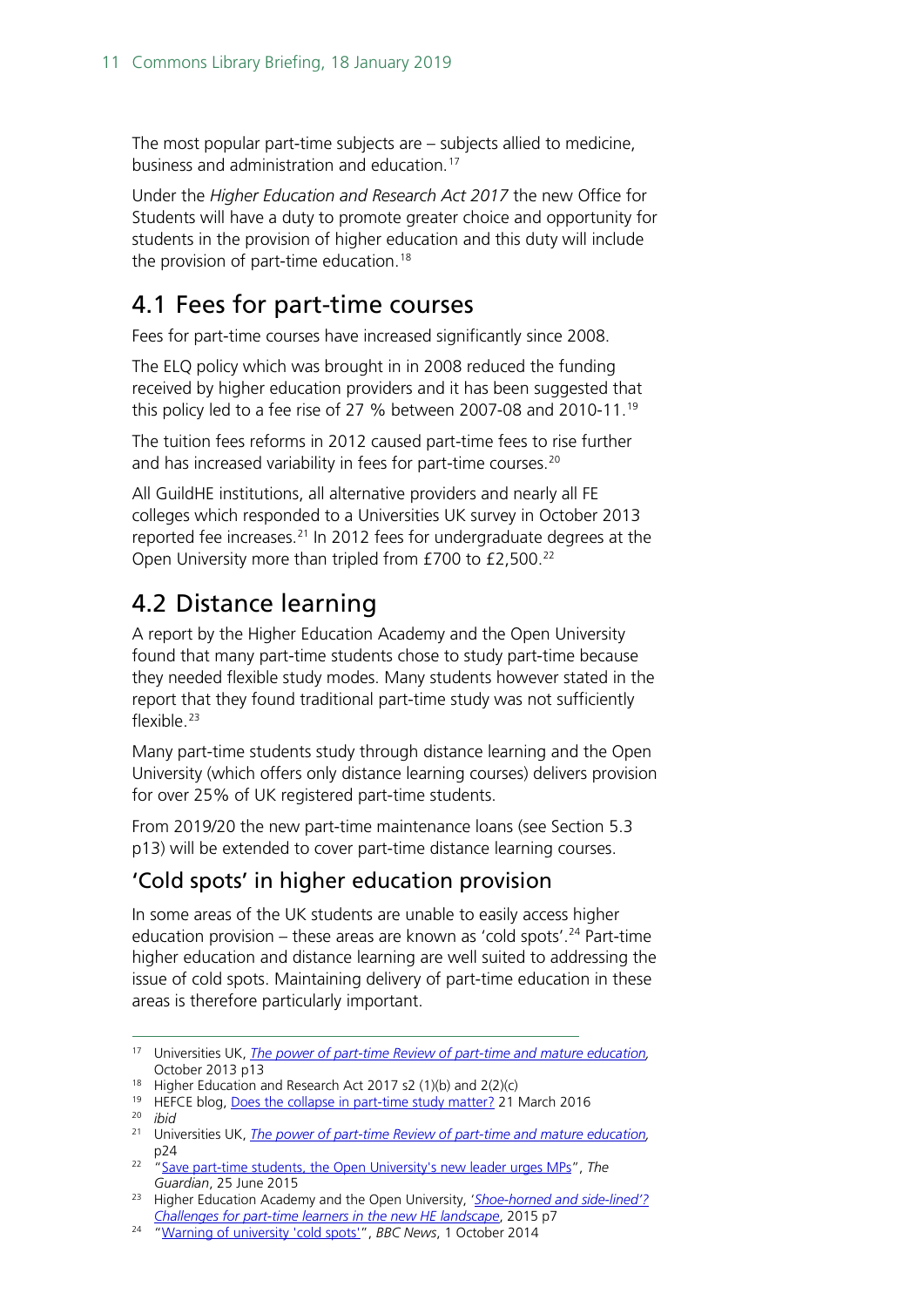# <span id="page-11-0"></span>5. Support for part-time students

Eligibility for part-time student support is based on the intensity of study undertaken by the student. Students undertaking small units of study will not be eligible for funding. The intensity of study is calculated based on the proportion of full-time equivalent (FTE) study. The highest rates of support are available for students studying the highest FTE.

## <span id="page-11-1"></span>5.1 Pre 2012

Historically support for part-time students was limited. This was partly due to the assumption that many part-time students were either funded by employers, or were able to work while they studied.

In 1998-99 support for part-time students was introduced in form of a **means-tested loan of £500** and **discretionary fee waivers**.

In 2004-05 the *Higher Education Act 2004* abolished the system of fee waivers and loans and introduced a means-tested non-repayable **Fee Grant** of £575 per year to help with tuition fee costs and a **Course Grant** of £250 per year to help with study costs, such as books, materials and travel. The fee grant was linked to the intensity of study and students studying less than 50% FTE were ineligible for a fee grant. The maximum fee grant was increased over time.

In 2011/12 the fee grant and course grant were:

- Fee Grant up to £1,230 for 75% or more of the FTE course
- Course Grant up to £265 depending on household income.<sup>[25](#page-11-3)</sup>

However only a small proportion of part-time students received any kind of support. In 2010 a Department for Business, Innovation and Skills report stated that only 15% of part-time students received a grant and that the average fee grant was  $£700$  per year.<sup>[26](#page-11-4)</sup>

## <span id="page-11-2"></span>5.2 Post 2012

In 2012 higher education funding and student finance were reformed and part-time students became eligible for **income contingent tuition fee loans** to cover the cost of fees. Students may now apply for a nonmeans tested loan of up to £6,750 where the course is provided by, or on behalf of, a publicly funded institution. The tuition charged for these courses cannot exceed £6,750, so the student will be able to access a loan to cover the full tuition amount.

Students taking courses at private institutions may apply for a maximum tuition loan available of £4,500. Tuition charges for courses at private institutions are not capped and the student may therefore have to selffund any tuition charge that exceeds the maximum loan available.

<span id="page-11-3"></span> <sup>25</sup> Student Finance England, *[A guide to financial support for part-time students in](https://www.conted.ox.ac.uk/mnt/archive/students/PDFFiles/OUDCEGuidancePTG1GuidePT.pdf)  [higher education 2011/2012](https://www.conted.ox.ac.uk/mnt/archive/students/PDFFiles/OUDCEGuidancePTG1GuidePT.pdf)*

<span id="page-11-4"></span><sup>26</sup> Department for Business, Innovation and Skills, *[Interim Equality Impact Assessment:](https://www.gov.uk/government/uploads/system/uploads/attachment_data/file/32411/10-1310-interim-equality-impact-assessment-he-funding-and-student-finance.pdf)  [Urgent reforms to higher education funding and student finance](https://www.gov.uk/government/uploads/system/uploads/attachment_data/file/32411/10-1310-interim-equality-impact-assessment-he-funding-and-student-finance.pdf)*, November 2010 p17-18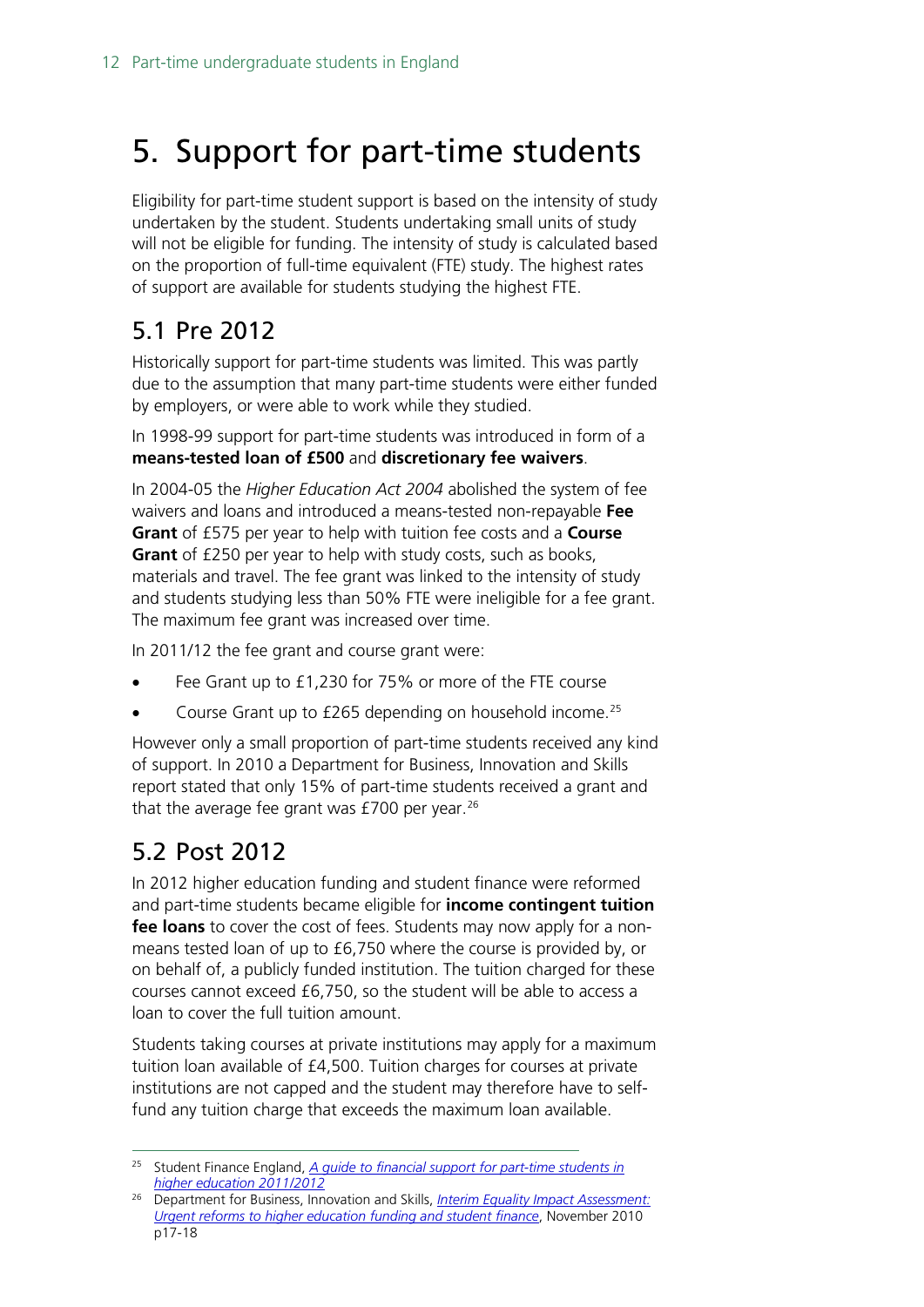The Department for Business, Innovation and Skills Interim Equality Impact Assessment report in November 2010 on the funding reforms, estimated that around 30% of part-time students would be eligible for a loan. $27$ 

### Eligibility for loans

Students must meet the following criteria to be eligible for a loan:

- intensity of study must be at least 25% of a full-time equivalent course in each year of the course and over the whole duration of the course. (but the amount of part-time tuition loan available is not linked to the intensity of study). [28](#page-12-1)
- students must also follow a full course for a specified qualification aim – students studying individual modules are ineligible for loans.
- students must not already have a higher education qualification

Payment of part-time tuition loans is made directly to the HEI.

### Extension of ELQ exemptions

In 2015/16 the Government extended ELQ exemptions to cover parttime students taking certain specified STEM subjects – the list of STEM subjects covered by the exemption was further extended in 2017/18. The policy change was set out in a PQ in January 2017:

**[Higher Education: Part-time Education](http://www.parliament.uk/written-questions-answers-statements/written-question/commons/2017-01-17/60225)**: Written question - 60225

Asked by **Gordon Marsden**: 17 January 2017

To ask the Secretary of State for Education, what steps she is taking to address the continued decline in enrolments of all parttime students in higher education as indicated in higher education student enrolments and qualifications obtained at higher education providers in the UK in 2015-16.

Answered by **Joseph Johnson** : 20 January 2017

The Government believes that studying part-time can bring enormous benefits for individuals, the economy and employers, and is committed to helping part-time learners.

Up-front fee loans for eligible part-time students were introduced in 2012/13 and we are further enhancing the student finance package for part-time students by introducing full-time equivalent maintenance loans in 2018/19.

Since 2015/16, students who already hold an honours degree qualification and wish to study part-time on a second honours degree course in engineering, technology or computer science, have qualified for fee loans for their course. This is being extended for 2017/18 to graduates starting a second part-time honours degree course in any science, technology, engineering and mathematics (STEM) subject.

<span id="page-12-0"></span> <sup>27</sup> Department for Business, Innovation and Skills, *[Interim Equality Impact Assessment:](https://www.gov.uk/government/uploads/system/uploads/attachment_data/file/32411/10-1310-interim-equality-impact-assessment-he-funding-and-student-finance.pdf)  [Urgent reforms to higher education funding and student finance](https://www.gov.uk/government/uploads/system/uploads/attachment_data/file/32411/10-1310-interim-equality-impact-assessment-he-funding-and-student-finance.pdf)*, November 2010, p18

<span id="page-12-1"></span><sup>28</sup> Student Finance England, *[2015/16 HE Student Finance Support for Part-time](http://www.practitioners.slc.co.uk/media/2484/support_for_part_time_students_-_policy_guidance_15-16_v10_final.pdf)  [Students](http://www.practitioners.slc.co.uk/media/2484/support_for_part_time_students_-_policy_guidance_15-16_v10_final.pdf)*, February 2015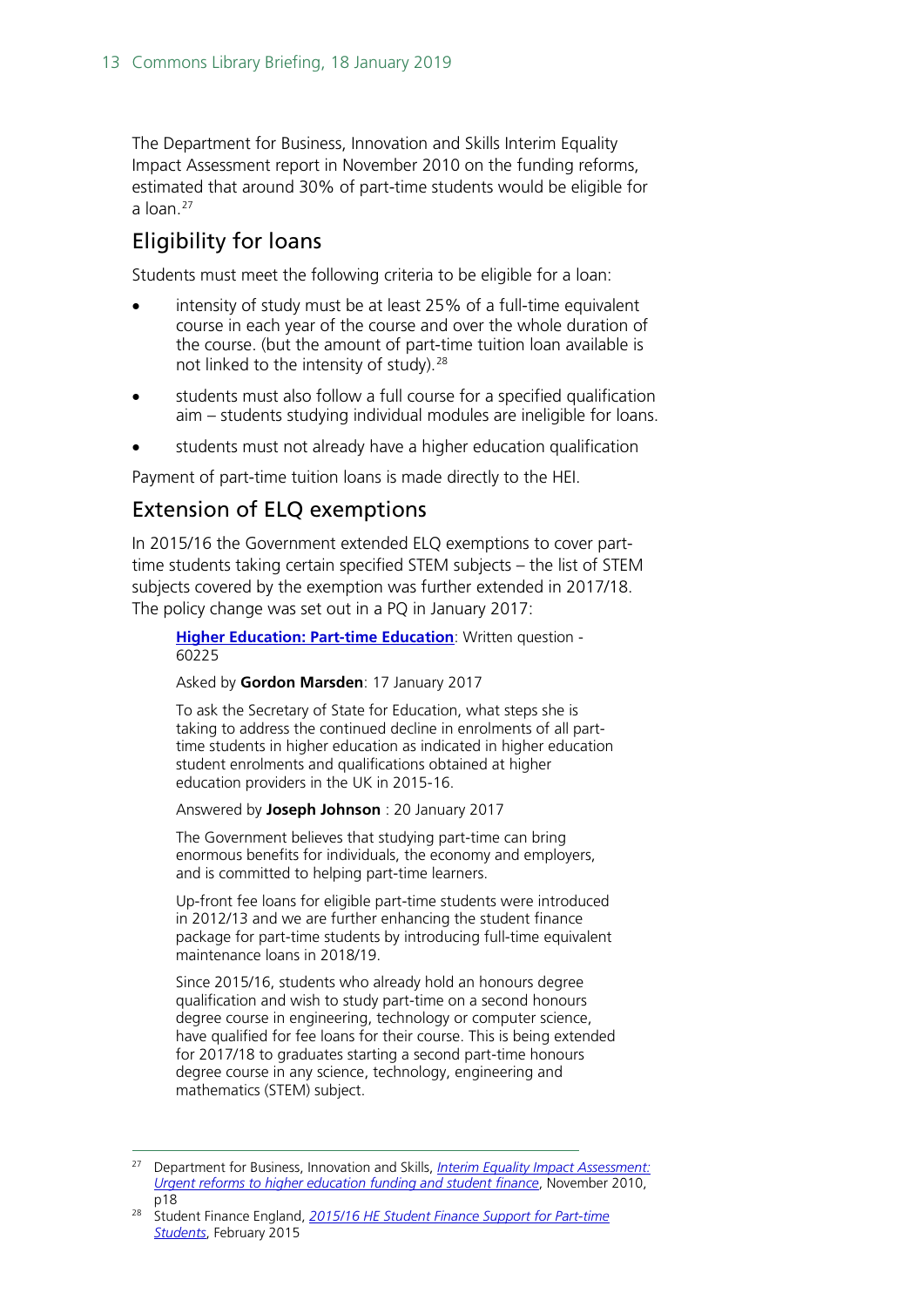In our February 2016 guidance, we asked the Director of Fair Access to provide a renewed focus on part-time study.<sup>[29](#page-13-2)</sup>

#### <span id="page-13-0"></span>2017-18 academic year

Part-time students in 2017-18 will be eligible for tuition fee loans of £6,935 in public HEIs and £4,625 at private providers.

## <span id="page-13-1"></span>5.3 Maintenance loans for part-time students

In the Spending Review Autumn 2015 George Osborne announced new maintenance loans for part-time students:

Following a sharp decline in part-time students since 2008, the government will introduce new part-time maintenance loans from 2018-19 to support the cost of living while studying. The government expects 150,000 part-time students could benefit each year by the end of the Parliament.<sup>[30](#page-13-3)</sup>

In November 2016 the Department for Education launched a [consultation on part-time maintenance loans.](https://consult.education.gov.uk/part-time-maintenance-loans/part-time-maintenance-loans/supporting_documents/Parttime%20Loans%20Consultation%20Document%20FINAL.pdf) [31](#page-13-4) The consultation document set out the rationale behind introducing loans for part-time students:

The Government's objectives of introducing part-time loans are to:

- Promote parity between full-time and part-time undergraduate courses by reducing the differences in financial support available to part-time and full-time students.
- Support increased take-up of part-time study by providing greater access to finance to meet living costs for those who opt for this form of Higher Education.
- Widen participation in Higher Education by supporting those from less well represented backgrounds to study part-time, including Black, Asian and Minority Ethnic (BAME) individuals and those from disadvantaged backgrounds.
- Benefit employers and the economy by enabling more people to develop their skills and/ or change career paths and therefore increasing the supply of workers with the high level skills needed to stimulate an innovation-led economy (p5)

An [analysis](https://www.gov.uk/government/uploads/system/uploads/attachment_data/file/597362/Undergraduate_part-time_maintenance_loans_Consultation_analysis.pdf) of consultation responses was published in March 2017<sup>[32](#page-13-5)</sup> alongside the [Government response.](https://www.gov.uk/government/uploads/system/uploads/attachment_data/file/597367/Part-time_Maintenance_Loans_-_Government_consultation_response_.pdf)<sup>[33](#page-13-6)</sup>

The Government response stated that part-time maintenance loans would be introduced in academic year 2018/19 for students aged under 60 on degree level courses. Loan amounts would be based on course

<span id="page-13-3"></span><span id="page-13-2"></span><sup>&</sup>lt;sup>29</sup> PQ 60225 [\[Higher Education: Part-time Education\]](http://www.parliament.uk/written-questions-answers-statements/written-question/commons/2017-01-17/60225) 17 January 2017

<sup>&</sup>lt;sup>30</sup> HM Treasury, SPENDING REVIEW AND AUTUMN STATEMENT 2015, November 2015, HC 9162 p47

<span id="page-13-4"></span><sup>31</sup> Department for Education, *[Consultation on part-time maintenance loans](https://consult.education.gov.uk/part-time-maintenance-loans/part-time-maintenance-loans/supporting_documents/Parttime%20Loans%20Consultation%20Document%20FINAL.pdf) [Government consultation](https://consult.education.gov.uk/part-time-maintenance-loans/part-time-maintenance-loans/supporting_documents/Parttime%20Loans%20Consultation%20Document%20FINAL.pdf)*, 4 November 2016

<span id="page-13-5"></span><sup>&</sup>lt;sup>32</sup> Department for Education, *Undergraduate part-time maintenance loans*<br>Consultation analysis – final report, March 2017

<span id="page-13-6"></span><sup>&</sup>lt;sup>33</sup> Department for Education[,](https://www.gov.uk/government/uploads/system/uploads/attachment_data/file/597362/Undergraduate_part-time_maintenance_loans_Consultation_analysis.pdf) *Part-time Maintenance Loans Government consultation* [response,](https://www.gov.uk/government/uploads/system/uploads/attachment_data/file/597367/Part-time_Maintenance_Loans_-_Government_consultation_response_.pdf) March 2017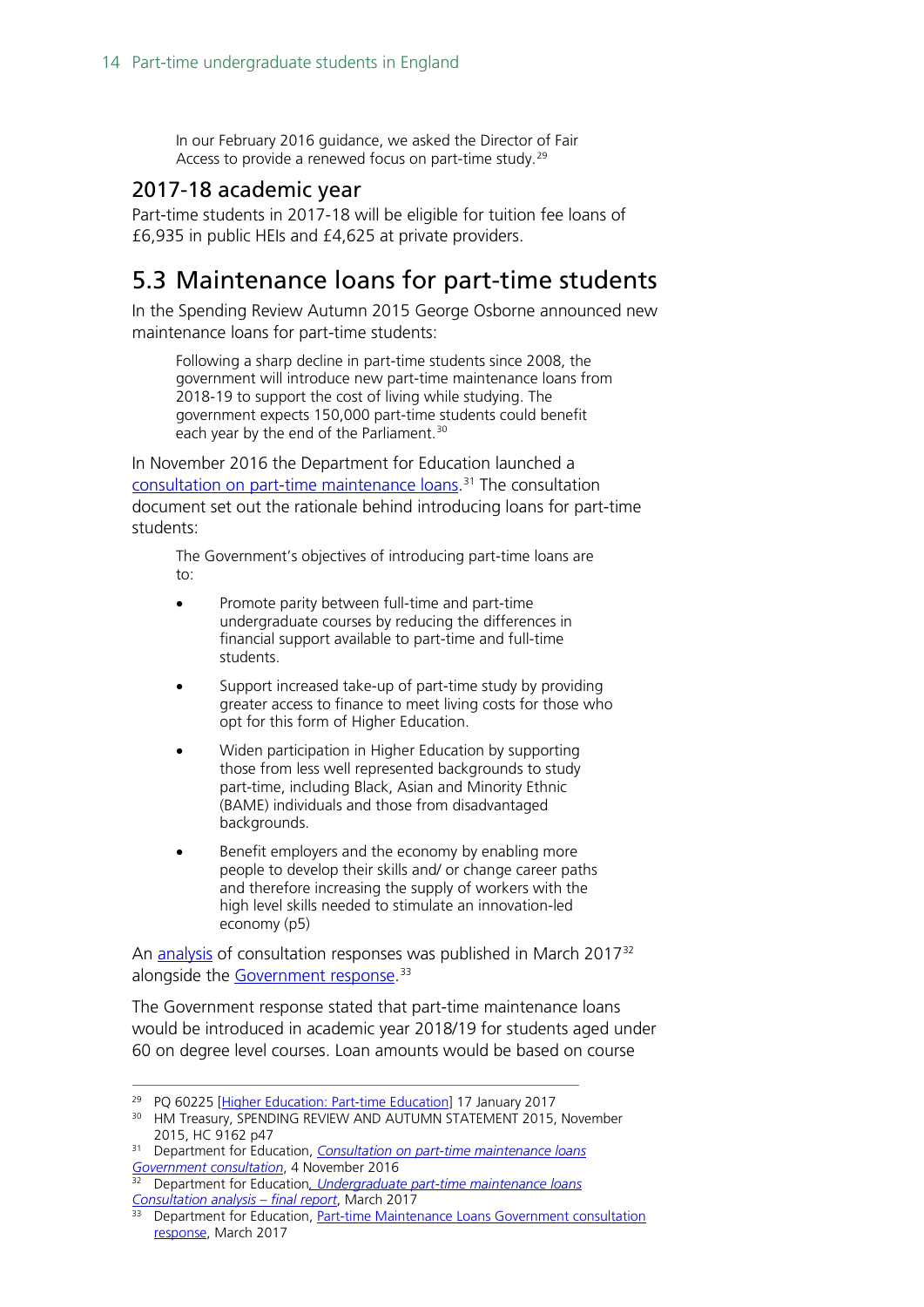intensity and the study intensity would be categorised into five fractional bands. Maintenance loans would be extended to part-time distance learning courses from academic year 2019/20. Part-time loans will be means-tested in the same way as full-time loans.

Details of the system are given in Annex B of the Government response.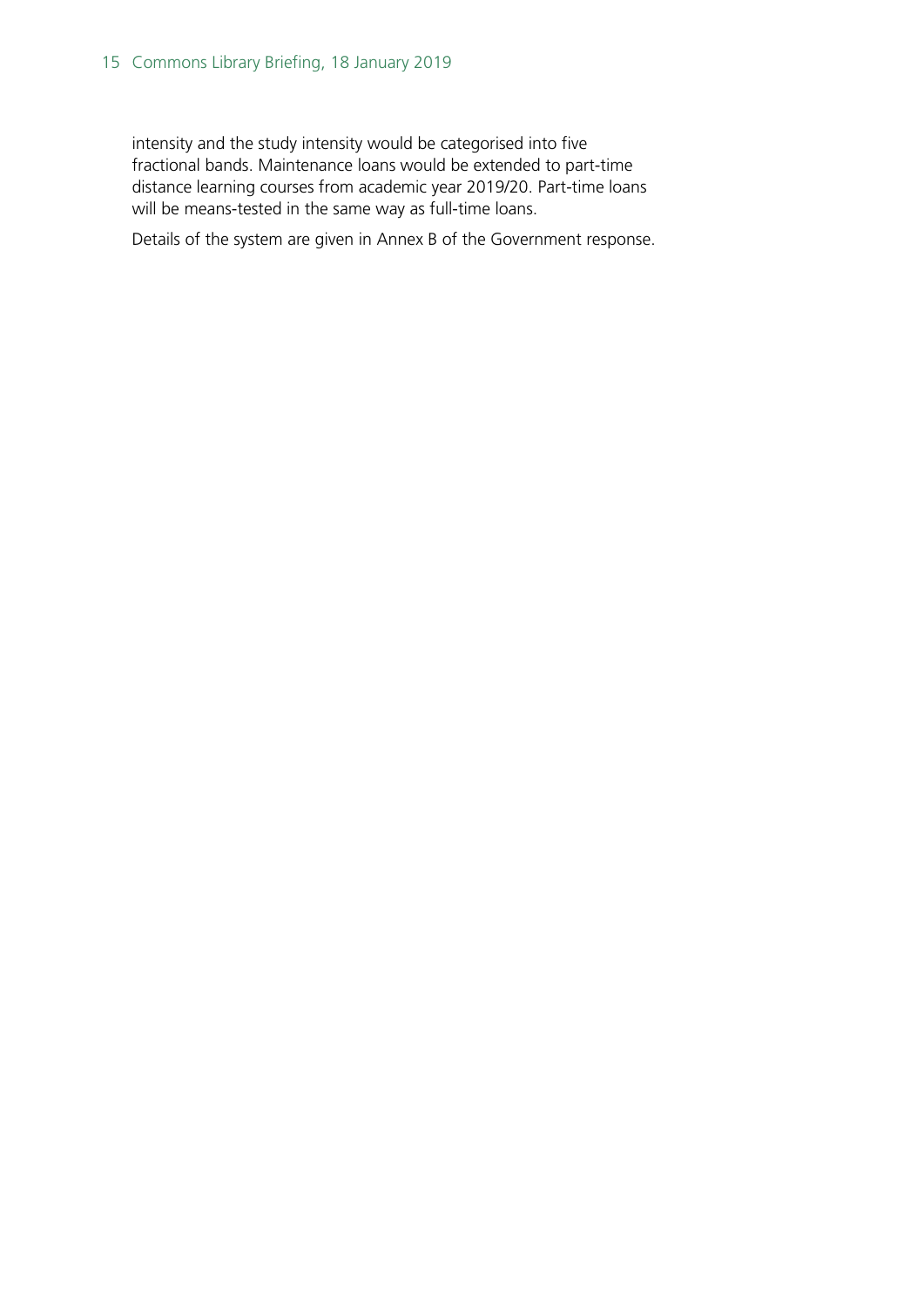# <span id="page-15-0"></span>6. Reasons for the decline in parttime study

The decline in part-time student numbers cannot be attributed to a single factor. A range of policy changes and social and economic factors have created a 'perfect storm'<sup>[34](#page-15-2)</sup> which has led to the sharp downturn in student numbers.

HEFCE has suggested the following reasons for the decline in part-time study: [35](#page-15-3)

- Cuts in funding for equivalent and lower qualifications from 2008/09
- Phasing out of the programme to promote employer co-sponsored courses after 2011/12
- The 2012 funding reforms, specifically the loss of most direct funding for teaching, the impact on fees, possible confusion around the operation of loans, reluctance among mature students to take out loans and the fact that loans are not available for courses with an intensity of less than 25%
- The impact of the recession and continued 'challenging' economic conditions on individuals to fund their own part-time courses and employers to directly fund courses for their employees.
- Austerity measures within the public sector which have reduced public sector employment and led to cuts in training budgets.
- Reduction in support from (public sector) employers to fund part-time postgraduate study in the subject of education

HEFCE said in 2014 that the overall decline in part-time entrants may "…have a detrimental impact on widening access overall". This is because part-time higher education tends to have a higher share of students with characteristics linked to lower levels of participation more mature students and those from 'non-traditional backgrounds' including disadvantaged, students with low prior qualifications or caring responsibilities.

## <span id="page-15-1"></span>6.1 Fee levels and support for part-time students

The support system for part-time students and the levels of fees have been cited as reasons for low student numbers.

Loans for tuition fees for part-time courses were brought in in 2012 to address the decline in student numbers and in 2012-13 30,500 part-time entrants received a tuition fee loan.<sup>[36](#page-15-4)</sup> However it has been estimated that around two-thirds of would-be part-time students do not

<span id="page-15-2"></span> <sup>34</sup> ["Number of part-time students plummets after 'perfect storm',](https://www.theguardian.com/education/2013/oct/16/number-part-time-students-perfect-storm) *The Guardian*, 16 October 2013

<span id="page-15-3"></span><sup>&</sup>lt;sup>35</sup> [Higher education in England: Impact of the 2012 reforms](http://www.hefce.ac.uk/about/intro/abouthighereducationinengland/impact/) (March 2013); Higher [education in England 2014 Analysis of latest shifts and trends](http://www.hefce.ac.uk/media/hefce/content/heinengland/2014report/HEinEngland_2014.pdf) (April 2014); [Pressure](http://www.hefce.ac.uk/pubs/Year/2014/201408d/Title,92366,en.html)  [from all sides: Economic and policy influences on part-time higher education](http://www.hefce.ac.uk/pubs/Year/2014/201408d/Title,92366,en.html) (April [2014\)](http://www.hefce.ac.uk/pubs/Year/2014/201408d/Title,92366,en.html)

<span id="page-15-4"></span><sup>36</sup> HEFCE 2014/08d, *[Pressure from all sides Economic and policy influences on part](http://www.hefce.ac.uk/media/hefce/content/pubs/2014/201408d/HEFE2014_08d.pdf)[time higher education](http://www.hefce.ac.uk/media/hefce/content/pubs/2014/201408d/HEFE2014_08d.pdf)*, April 2014 para 23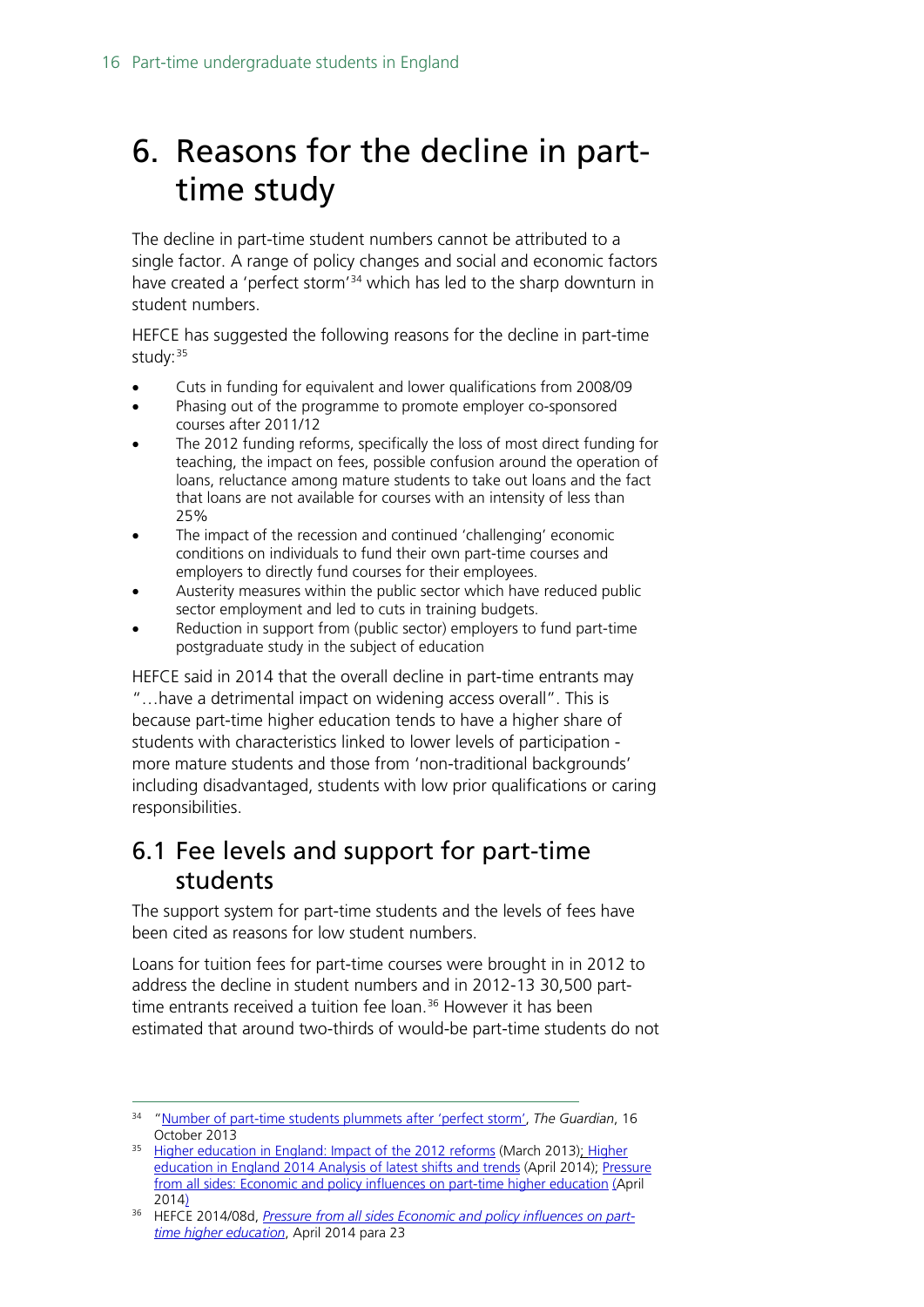qualify for fee loans – mostly because they already have a higher qualification.  $37$ 

Fees for part-time courses rose in 2012 and as stated many prospective students are liable for financing the upfront costs of these fees themselves.

A report by the [Independent Commission on Fees](http://www.suttontrust.com/wp-content/uploads/2015/07/ICOF-REPORT-2015.pdf) in July 2015 stated that the new fee regime in 2012 had 'taken a toll' on enrolments and was a 'major contributory factor' in the decline of part-time students:

Of course it is not possible to assign full independent causality to the fees regime when it is part of a complex set of variables driving these changes in demand. There seem to be factors other than tuition fees affecting part-time demand, just as there are factors other than fees affecting the resilient appetite for full time degrees for school leavers.

But the comparative data between the home countries of the United Kingdom does not support any strong concern about the school leaver market, whereas it does point to an exacerbation of the issue for part time and mature students. The quite marked differences between the fee arrangements in the four countries of the United Kingdom should provide good evidence for the probable impact of fee arrangements.<sup>[38](#page-16-3)</sup>

## <span id="page-16-0"></span>6.2 ELQ policy

The removal of funding for ELQs in 2008/9 made the provision of parttime courses more expensive for providers and students. This policy led to some institutions withdrawing part-time courses and raising fees on others.

The high point in undergraduate part-time student numbers was in 2008 which suggests that the ELQ policy has had a long-term detrimental impact on part-time provision and take-up.

## <span id="page-16-1"></span>6.3 Debt aversion among older students

As previously stated the demographic of part-time students is different to full-time students. These students tend to be older and more come from disadvantaged and low–income backgrounds. These students tend to be more debt averse than other students and exhibit greater sensitivity to the price of courses.<sup>[39](#page-16-4)</sup>

Professor Claire Callender has suggested that part-time students need a different funding approach:

To achieve these goals, policy instruments have to be tailored to the needs and realities of potential part-time students. A one-sizefits-all policy approach does not work. Currently, student loan policies are not devised for older, employed and experienced parttime students with ongoing financial commitments and limited disposable incomes.[40](#page-16-5)

- <span id="page-16-3"></span><sup>38</sup> *[Independent Commission on Fees 2015 Final Report](http://www.suttontrust.com/wp-content/uploads/2015/07/ICOF-REPORT-2015.pdf)*, July 2015 p3
- <sup>39</sup> *Ibid* p35

<span id="page-16-2"></span><sup>&</sup>lt;sup>37</sup> Higher Education Policy Institute, *It's the finance stupid, The decline of part-time [higher education and what to do about it](http://www.hepi.ac.uk/wp-content/uploads/2015/10/part-time_web.pdf)*, November 2015 p19

<span id="page-16-5"></span><span id="page-16-4"></span><sup>40</sup> HEPI *[It's the finance stupid](http://www.hepi.ac.uk/wp-content/uploads/2015/10/part-time_web.pdf)*! *[The decline of part-time higher education](http://www.hepi.ac.uk/wp-content/uploads/2015/10/part-time_web.pdf)*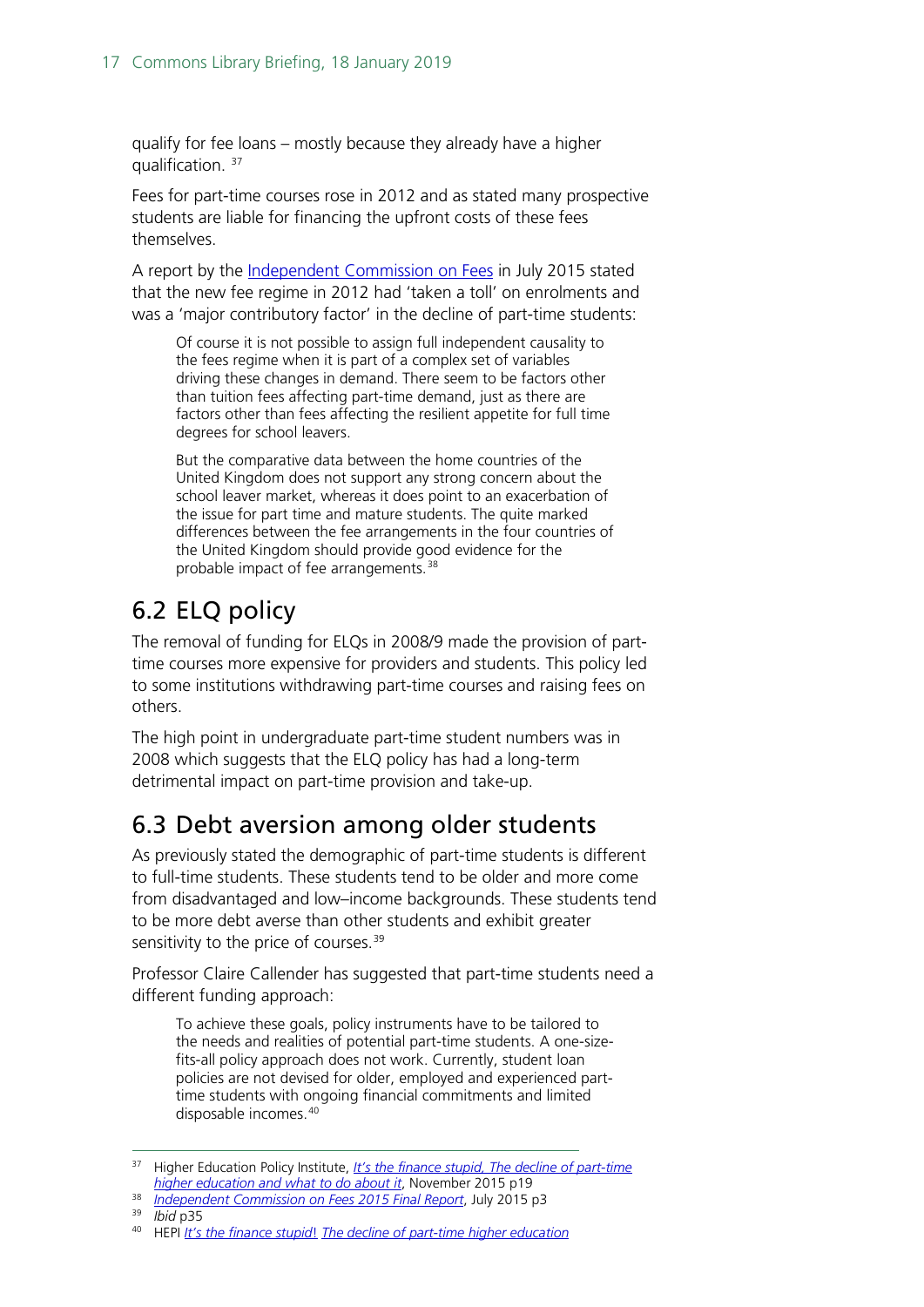The provision of additional funding in the form of loans will not necessarily therefore halt the decline in part-time student numbers among debt averse students.

In 2016/17 the Government removed non-repayable NHS bursaries for full-time healthcare students and replaced them with increased funding in the form of loans. This change resulted in a steep drop in nursing applicants.[41](#page-17-1) Nursing students also tend to be older and this decline suggests that it is not just the availability of finance that matters to mature students, but the form of that finance and the associated financial benefits of the study undertaken.

## <span id="page-17-0"></span>6.4 Returns of part-time study

It has been suggested that the economic returns from part-time study are less than for full-time study.<sup>[42](#page-17-2)</sup>Professor Callender has suggested that students are reluctant to take out loans for study when the returns are uncertain:

However, research shows that while the non-financial and public benefits of part-time undergraduate education are high, the financial returns tend to be lower than those experienced by younger graduates of full-time study in terms of earnings growth and employment opportunities.

Prospective students' concerns about loans, therefore, may be well founded. The unwillingness of would-be part-time students to pay high tuition fees or to take out a loan for an uncertain return is unsurprising. [43](#page-17-3)

However a report by the UK Commission for Employment Skills in September 2011 stated that students benefited financially from skills gained through part-time study:

There were significant employment advantages to those who improve their skills by upgrading their current qualifications from below a Level 3 through part-time study relative to full-time study. This was also true for those who obtain new skills but without a qualification upgrade.

Individuals benefit financially from the skills acquired through part-time and full-time higher education study. The skills they acquire also benefit employers and the wider economy.

The contribution of graduates from part-time study to economic prosperity, particularly in relation to earnings, exceeds that of graduates from full-time study in the relatively short period of time under consideration – up to three and a half years after students graduated.<sup>[44](#page-17-4)</sup>

 $\overline{a}$ *[and what to do about it](http://www.hepi.ac.uk/wp-content/uploads/2015/10/part-time_web.pdf)*, November 2015 p22

<sup>41</sup> UCAS, *[Applicants for UK higher education down: 5% for UK students and 7% for](https://www.ucas.com/corporate/news-and-key-documents/news/applicants-uk-higher-education-down-5-uk-students-and-7-eu-students)  [EU students](https://www.ucas.com/corporate/news-and-key-documents/news/applicants-uk-higher-education-down-5-uk-students-and-7-eu-students)*, 1 February 2017

<span id="page-17-2"></span><span id="page-17-1"></span><sup>42</sup> HEPI *[It's the finance stupid](http://www.hepi.ac.uk/wp-content/uploads/2015/10/part-time_web.pdf)*! *[The decline of part-time higher education](http://www.hepi.ac.uk/wp-content/uploads/2015/10/part-time_web.pdf) [and what to do about it](http://www.hepi.ac.uk/wp-content/uploads/2015/10/part-time_web.pdf)*, November 2015 p23

<span id="page-17-3"></span><sup>43</sup> *Ibid* p20

<span id="page-17-4"></span><sup>44</sup> UK Commission for Employment Skills, *[The impact of higher education for part-time](http://aces.shu.ac.uk/employability/resources/evidence-report-36-executive-summary.pdf)  [students](http://aces.shu.ac.uk/employability/resources/evidence-report-36-executive-summary.pdf)*, Evidence Report 36, September 2011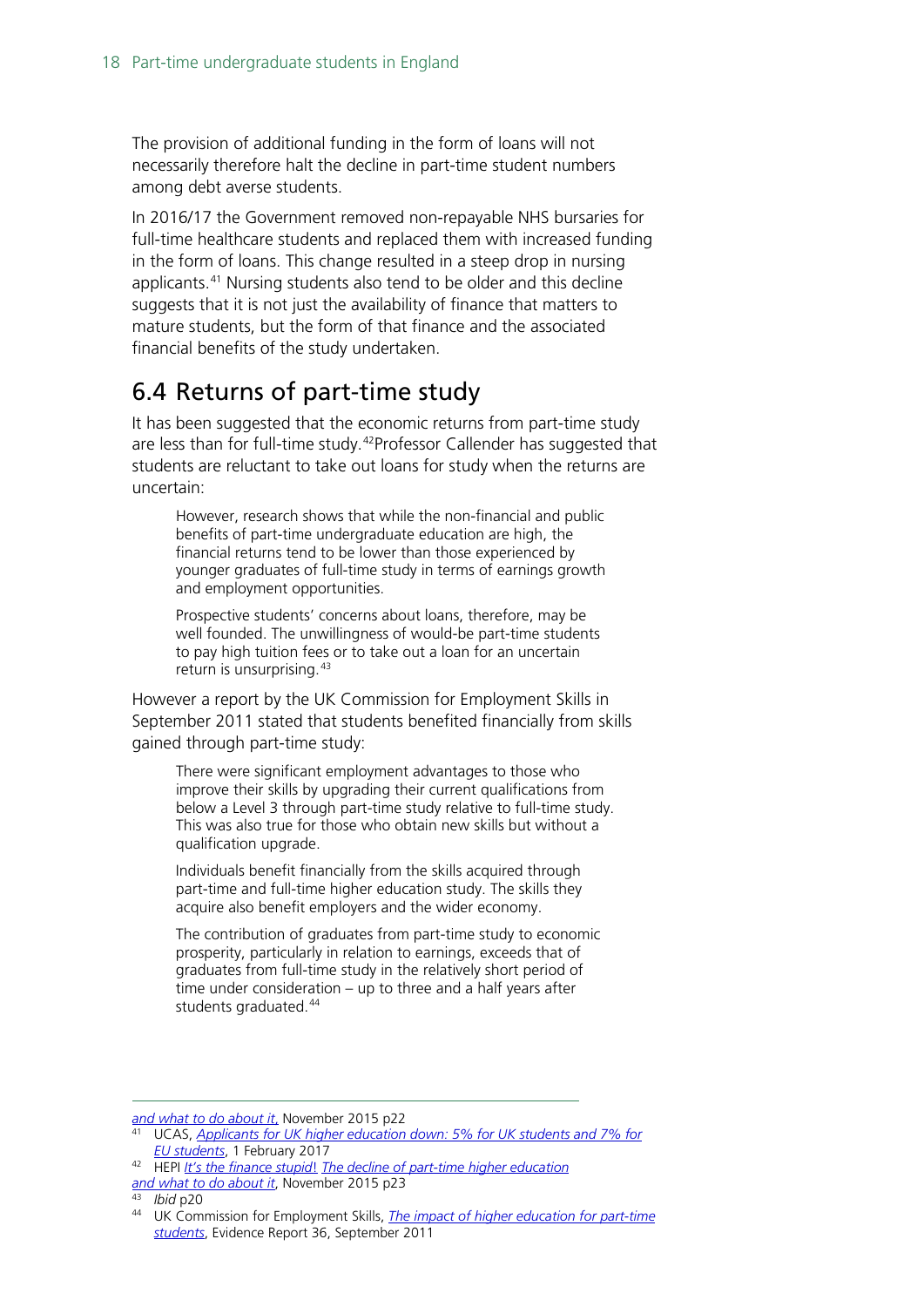### <span id="page-18-0"></span>6.5 Economic downturn

A report by HEFCE in 2014, *[Pressure from all sides Economic and policy](http://www.hefce.ac.uk/media/hefce/content/pubs/2014/201408d/HEFE2014_08d.doc)  [influences on part-time higher education](http://www.hefce.ac.uk/media/hefce/content/pubs/2014/201408d/HEFE2014_08d.doc)*, outlined the influence of the economic recession on part-time students. The report discussed the connection between employment and part-time study:

Entry to part-time study appears to be pro-cyclical: increasing in good economic times and reducing during and after a recession. Figure 13 shows public sector employment and part-time higher education study tracking each other in recent years. A partial explanation may be that decreasing employment in the public sector leads to fewer people able to access employer funding for study, as well as reduction in employers' training budgets.<sup>[45](#page-18-2)</sup>

#### Fall in employer support

The numbers of UK and EU entrants with direct financial backing from their employers for undergraduate part-time study fell by almost half in 2012-13 compared with the previous year, from 40,000 to 23,000. [46](#page-18-3)

## <span id="page-18-1"></span>6.6 Decline in leisure learning

A HEFCE blog in 2016 suggested that a third of the decline in part-time students could be accounted for by the drop in students studying for self-improvement purposes or leisure.<sup>[47](#page-18-4)</sup> The blog stated that these students tended to study single modules and were particularly sensitive to fee increases. This drop was seen in the steep decline in the number of students taking combined studies courses:

Notably, three subjects account for almost half the fall. By far the biggest contributor is 'combined studies', which has seen an 85 per cent reduction in entrants since 2008-09 and accounts for over a third of the total fall in part-time numbers. Students of combined studies have a distinctive profile: in 2008-09, 85 per cent were studying towards a certificate or diploma, 64 per cent were distance learners and 77 per cent were mature students.

[…]

Some enrichment learners may have switched to courses that do not lead to a qualification rather than withdrawing from study entirely: these courses tend to be cheaper than the credit-bearing courses. Between 2008-2012, there was a 33 per cent increase in English HEIs' income from non-credit-bearing courses, which may have been partly caused by enrichment learners switching across.<sup>[48](#page-18-5)</sup>

<span id="page-18-2"></span> <sup>45</sup> HEFCE 2014/08d, *[Pressure from all sides Economic and policy influences on part](http://www.hefce.ac.uk/media/hefce/content/pubs/2014/201408d/HEFE2014_08d.pdf)[time higher education,](http://www.hefce.ac.uk/media/hefce/content/pubs/2014/201408d/HEFE2014_08d.pdf)* April 2014 para 46

<span id="page-18-3"></span><sup>46</sup> HEFCE 2014/08d, *[Pressure from all sides Economic and policy influences on part](http://www.hefce.ac.uk/media/hefce/content/pubs/2014/201408d/HEFE2014_08d.pdf)[time higher education,](http://www.hefce.ac.uk/media/hefce/content/pubs/2014/201408d/HEFE2014_08d.pdf)* April 2014 para 21

<span id="page-18-5"></span><span id="page-18-4"></span><sup>&</sup>lt;sup>47</sup> HEFCE blog, Does the [collapse in part-time study matter?](http://blog.hefce.ac.uk/2016/03/21/does-the-collapse-in-part-time-study-matter/) 21 March 2016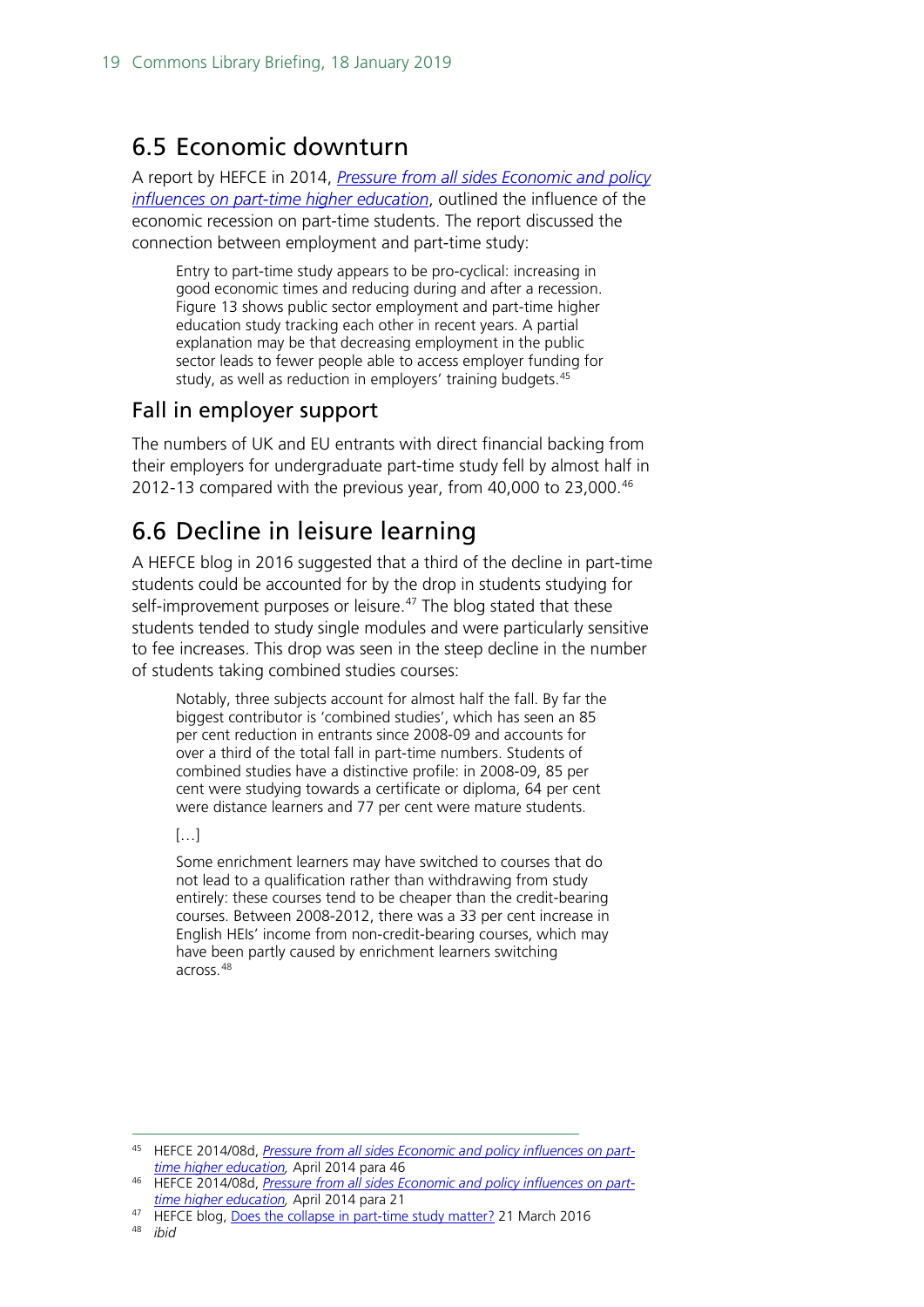# <span id="page-19-0"></span>7. Impact of the decline in parttime students

## <span id="page-19-1"></span>7.1 Reskilling and life-long learning

The [Leitch Report](http://dera.ioe.ac.uk/6322/1/leitch_finalreport051206.pdf) in 2006 and the economic crisis in 2008 led to calls to improve the skills of the workforce to address skills gaps and to increase UK productivity.

The Leitch Review stated that 'the powerhouse for the new skills base is among people already in employment'. Re-skilling people in employment requires access to work-based learning, part-time courses and flexible learning opportunities.

The HEFCE report *[Pressure from all sides Economic and policy influences](http://www.hefce.ac.uk/media/hefce/content/pubs/2014/201408d/HEFE2014_08d.pdf)  [on part-time higher education](http://www.hefce.ac.uk/media/hefce/content/pubs/2014/201408d/HEFE2014_08d.pdf)* stated that the largest fall in part-time students had been in students studying at low intensity (less than 25 per cent). Numbers of such entrants fell by 42 per cent between 2010-11 and 2012-13.<sup>[49](#page-19-2)</sup> These short courses, or modules are often the type of courses which are most useful to employees wishing to upgrade their skills for work.

A report by Universities UK, *[The power of part-time: review of part-time](http://www.universitiesuk.ac.uk/policy-and-analysis/reports/Documents/2013/power-of-part-time.pdf)  [and mature higher education](http://www.universitiesuk.ac.uk/policy-and-analysis/reports/Documents/2013/power-of-part-time.pdf)*, gave an overview of the important role of part-time education in skilling the workforce:

Part-time education plays a vital role in up-skilling and re-skilling people of working age, as well as providing a second chance to those who missed out on higher education when younger. It helps to provide the UK with the graduates it needs in order to support economic growth.<sup>[50](#page-19-3)</sup>

A HEFCE blog also highlighted the importance of part-time learning for re-skilling:

That is a particular concern when the hollowing out of the labour market may lead to some skills becoming rapidly obsolete. If adults are choosing not to retrain in the face of falling relative wages, that could lead to long-term, structural unemployment in vulnerable sectors

The decline in access to part-time learning deprives individual workers of the chance to improve their skills and increase their earnings capacity and it deprives employers of a highly skilled workforce. This point was made by Ruth Spellman of the Workers' Educational Association:

It is clear that to address the productivity gap the UK will be increasingly reliant on opportunities for retraining and reskilling as technological change further disrupts old industries and economic models. In addition, many economists predict a further decline in jobs for low-skilled or unskilled people as robotics and automated processes continue displacing traditional assembly and service roles. Furthermore, research from Deloitte highlights that the

"If the government is committed to upskilling the workforce, it must take some radical action to arrest the decline of part-time study before it becomes terminal."

Professor Claire Callender, "*[The](http://blogs.bbk.ac.uk/bbkcomments/2015/10/29/the-demise-of-part-time-study-who-cares/)  [demise of part-time](http://blogs.bbk.ac.uk/bbkcomments/2015/10/29/the-demise-of-part-time-study-who-cares/)  [study –](http://blogs.bbk.ac.uk/bbkcomments/2015/10/29/the-demise-of-part-time-study-who-cares/) who [cares?](http://blogs.bbk.ac.uk/bbkcomments/2015/10/29/the-demise-of-part-time-study-who-cares/)*" Birkbeck Comments

<span id="page-19-2"></span> <sup>49</sup> HEFCE 2014/08d, *[Pressure from all sides Economic and policy influences on part](http://www.hefce.ac.uk/media/hefce/content/pubs/2014/201408d/HEFE2014_08d.pdf)[time higher education,](http://www.hefce.ac.uk/media/hefce/content/pubs/2014/201408d/HEFE2014_08d.pdf)* April 2014 para 24

<span id="page-19-3"></span><sup>50</sup> Universities UK, *[The power of part-time: review of part-time and mature higher](http://www.universitiesuk.ac.uk/policy-and-analysis/reports/Documents/2013/power-of-part-time.pdf)  [education](http://www.universitiesuk.ac.uk/policy-and-analysis/reports/Documents/2013/power-of-part-time.pdf)* p5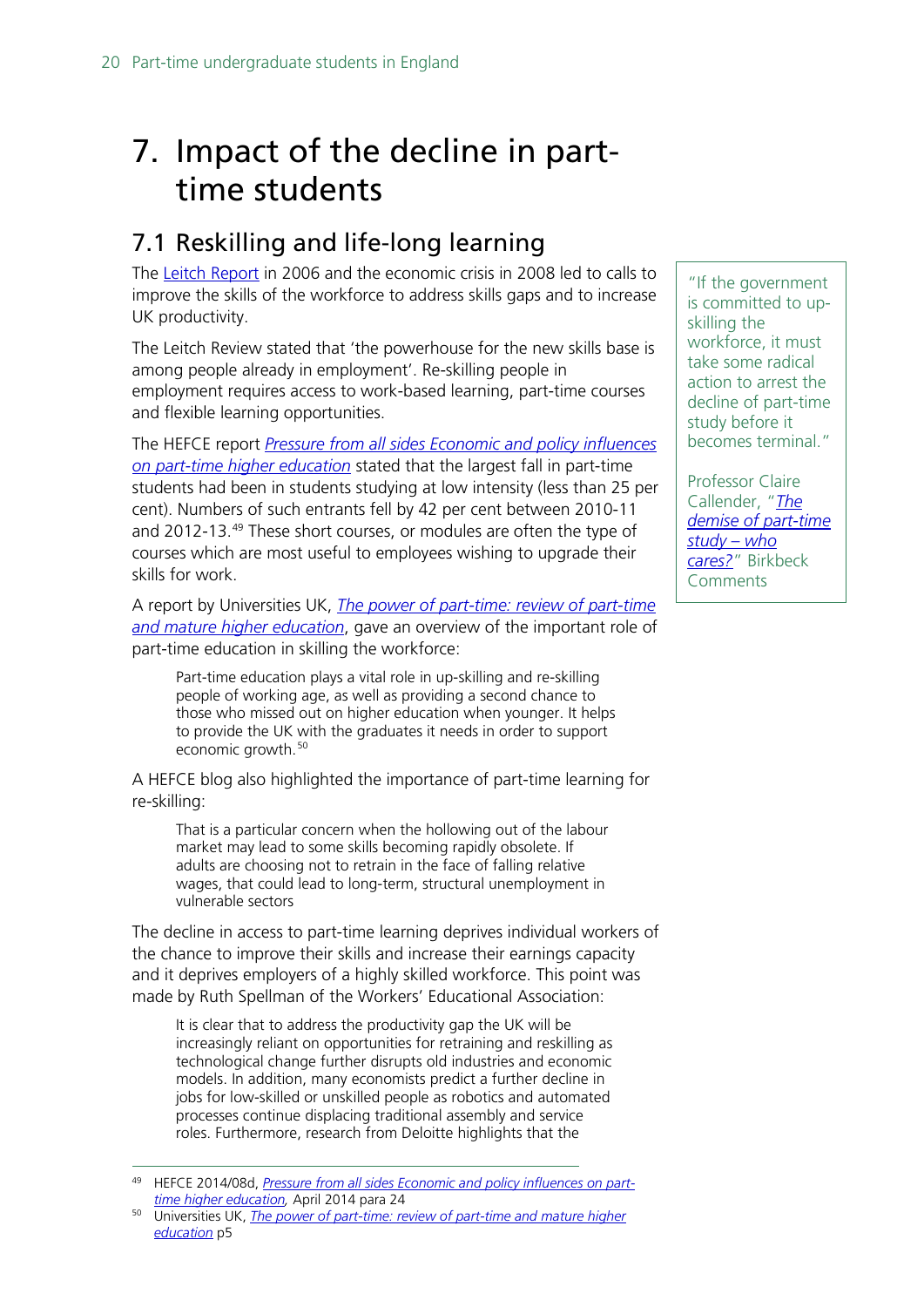'UK's continued success will rest on the ability of businesses and organisations, educators and government to anticipate correctly future skill requirements and provide the right education and training.'[51](#page-20-1)

### <span id="page-20-0"></span>7.2 Widening participation

Part-time students are more likely to come from under-represented groups and non-traditional backgrounds, so the decline in part-time students has serious implications for widening participation in higher education and social mobility.

The importance of access to part-time study for disadvantaged students was highlighted in a speech by the Vice-Chancellor of the Open University in 2016:

For many people in Britain, part-time study is the *only* way to access higher education.

Whether it's because they are working, have children, come from a low income background, have physical disabilities or mental health issues: for many people full-time just isn't an option. So if they can't study part-time, they don't study at all.<sup>[52](#page-20-2)</sup>

The report by the [Independent Commission on Fees](http://www.suttontrust.com/wp-content/uploads/2015/07/ICOF-REPORT-2015.pdf) in July 2015 also stated concern about the detrimental impact of increased fees on parttime students and the negative effect on social mobility:

But there is a far more severe issue in the part time and mature market, where a precipitous fall in demand has been seen, with further relapses this year. This must be a major concern, especially from the perspective of social mobility, since the part time market has traditionally been a 'second chance' route for those without the automatic assumption of university progression.<sup>[53](#page-20-3)</sup>

In January 2015 Professor Les Ebdon the Director of the Office for Fair Access (OFFA) said that "addressing the decline in part-time study must be a priority".<sup>[54](#page-20-4)</sup> Subsequently in March 2017 he welcomed the introduction of maintenance loans for part-time students and said that they would help disadvantaged students by making study more accessible:

Commenting on the Budget statement by Chancellor of the Exchequer Philip Hammond, Professor Les Ebdon, Director of Fair Access to Higher Education, said

"I welcome the Government's introduction of maintenance loans for part-time students in today's Budget. With part-time students more likely to be from under-represented groups, this is an important step in making higher education more accessible, and I hope it will help reverse the troubling decline in part-time student numbers we have seen in recent years [note 1]. I also encourage universities and colleges to continue to think about how they can attract and support part-time learners, for example through

<span id="page-20-1"></span> 51 HEPI *[It's the finance stupid](http://www.hepi.ac.uk/wp-content/uploads/2015/10/part-time_web.pdf)*! *[The decline of part-time higher education](http://www.hepi.ac.uk/wp-content/uploads/2015/10/part-time_web.pdf) [and what to do about it](http://www.hepi.ac.uk/wp-content/uploads/2015/10/part-time_web.pdf)*, November 2015 p26

"The decline in part-time numbers disproportionately impacts on students from the lowest socio-economic groups."

*[Shoe horned and](https://www.heacademy.ac.uk/system/files/resources/Challenges%20for%20part-time%20learners.pdf)  [sidelined](https://www.heacademy.ac.uk/system/files/resources/Challenges%20for%20part-time%20learners.pdf)*, Open University and Higher Education Academy report 2015

<span id="page-20-2"></span><sup>52</sup> Speech by Vice-Chancellor of the Open University, *The Role of Part-Time Students in Widening Access*, 4 February 2016

<span id="page-20-3"></span><sup>53</sup> Sutton Trust, [Independent Commission on Fees,](http://www.suttontrust.com/wp-content/uploads/2015/07/ICOF-REPORT-2015.pdf) July 2015 p3

<span id="page-20-4"></span><sup>54</sup> OFFA, "Action on part-time decline must be a priority – OFFA", 15 January 2015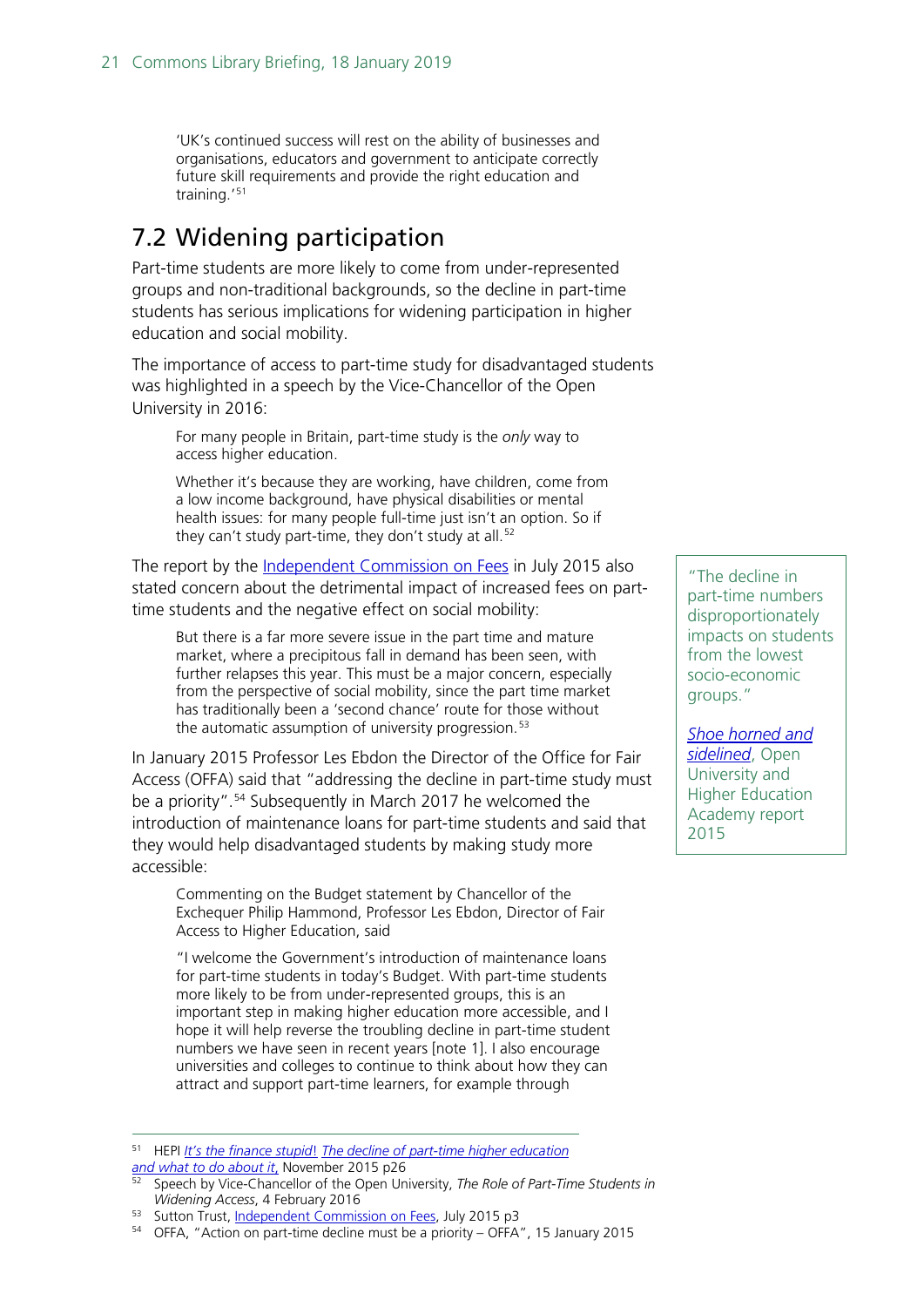flexible study options that meet the needs of students from a range of backgrounds."<sup>[55](#page-21-2)</sup>

### <span id="page-21-0"></span>7.3 Impact on higher education institutions

There is less part-time provision in research-focused universities, most part-time provision tends to be concentrated in post-1992 institutions. A report by the Department for Business Innovation and Skills in 2012<sup>[56](#page-21-3)</sup> gave information on the number of providers in England with high percentages of part-time students:

In addition to the OU and Birkbeck College with 100 per cent part-time provision, English institutions with a relatively large percentage of undergraduate part-time students within their student body are: Teesside University (65 per cent), University of Bolton (49 per cent), University of Sunderland (48 per cent), Thames Valley University (47 per cent), London South Bank University (45 per cent), Edge Hill University (43 per cent), University of Warwick (42 per cent), University of Cumbria (42 per cent), Anglia Ruskin University (42 per cent), Staffordshire University (42 per cent), University of Hull (40 per cent) and Buckinghamshire New University (40 per cent). P56

The decline in part-time students will have had the most impact on these providers.

#### <span id="page-21-1"></span>Effect on specialist part-time institutions

There are only two majority part-time HEIs in the UK – the Open University (OU) and Birkbeck, University of London. These institutions are highly respected and they have unique missions in the higher education sector. They recruit students from diverse social and educational backgrounds and perform well on widening participation measures. Both of these institutions are now taking an increasing number of younger students.

In October 2015 the OU and Birkbeck made a [joint submission](http://www.bbk.ac.uk/news/birkbeck-urges-government-to-stimulate-part-time-study) to the Department for Business, Innovation and Skills asking the government to make changes to higher education policy in England to help stimulate part-time study.

#### **Open University**

The OU is the largest single provider of part-time undergraduate studies and teaches over a third of UK and other EU part-time students in England. It offers flexible courses through distance learning. In 2015/16 almost one in five of all new OU undergraduate students came from the most deprived 20% of neighbourhoods across the UK.<sup>[57](#page-21-4)</sup> The OU is also the largest provider of higher education for disabled learners in the UK. [58](#page-21-5)

<span id="page-21-2"></span> <sup>55</sup> OFFA, "*[OFFA comment on the introduction of](https://www.offa.org.uk/press-releases/offa-comment-introduction-part-time-maintenance-loans/) part-time maintenance loans*", 8 March 2017

<span id="page-21-3"></span><sup>56</sup> Department for Business, Innovation and Skills, BIS Research Paper 68, *[Expanding](http://dera.ioe.ac.uk/14786/1/12-906-expanding-improving-part-time-higher-education)  [and Improving Part-time Higher Education](http://dera.ioe.ac.uk/14786/1/12-906-expanding-improving-part-time-higher-education)*, June 2012

<span id="page-21-5"></span><span id="page-21-4"></span><sup>57</sup> Information supplied by the OU

<sup>58</sup> Open University, **Access Agreement 2016/17**, para 3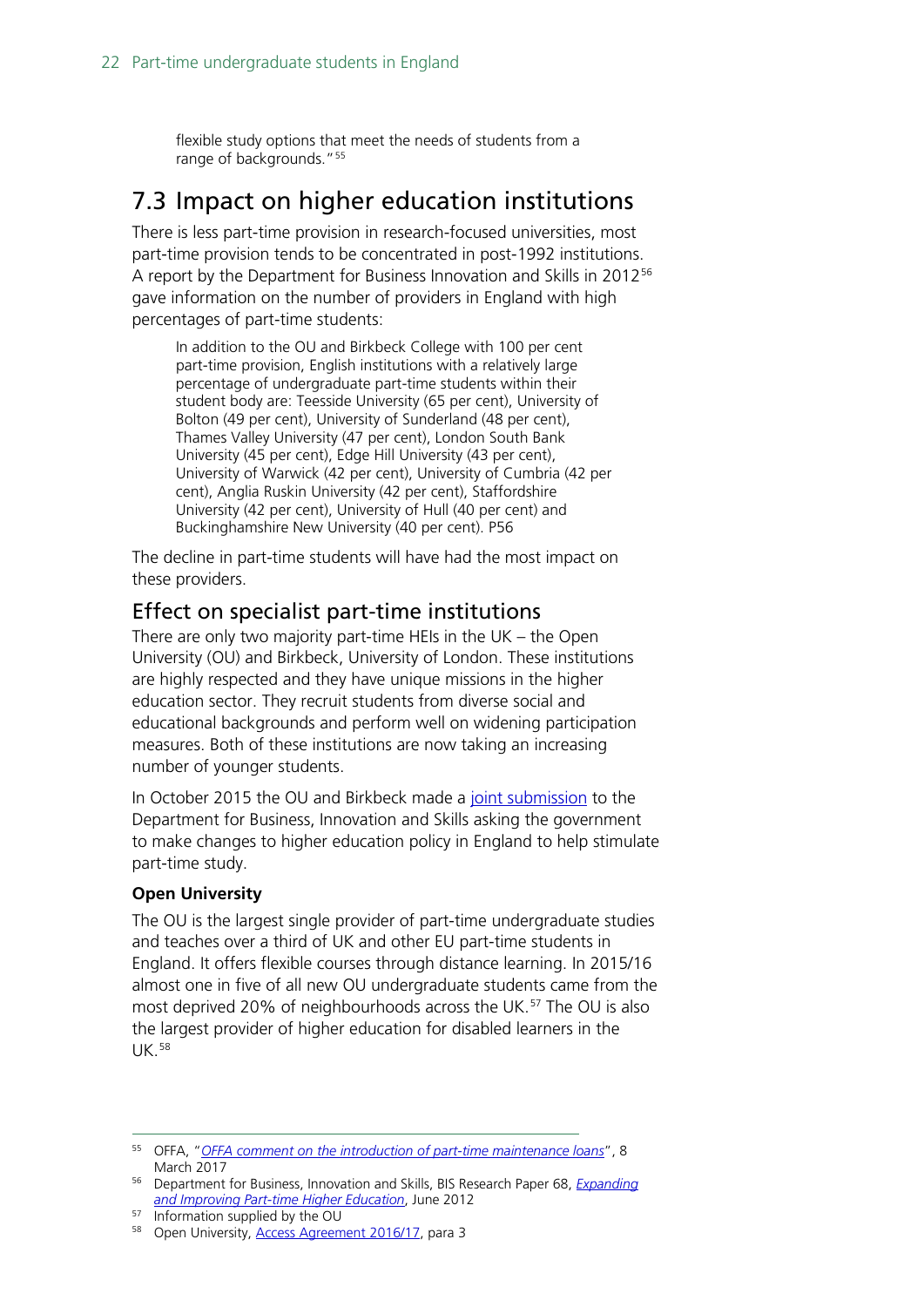The number of learners at the OU fell by 30% between 2010-11 and 2015-16.[59](#page-22-0) The position of the OU was discussed in an article in the *Times Higher Education*, [Open University's numbers dive 28% as pool of](https://www.timeshighereducation.com/news/open-universitys-numbers-dive-28-as-pool-of-part-timers-dries-up/2018593.article)  [part-timers dries up,](https://www.timeshighereducation.com/news/open-universitys-numbers-dive-28-as-pool-of-part-timers-dries-up/2018593.article) 19 February 2015:

The total number of students at the OU fell from more than 260,000 in 2009-10 to just over 187,000 in 2013-14. In terms of full-time equivalent enrolment, the decline was 10,000 over the five years to about 73,500 last year.

The number of FTE students fell by more than 6,000 in the 12 months to July 2014 alone – a year in which the institution also posted a deficit of £16.9 million, equating to 4.2 per cent of its £404.2 million income.[60](#page-22-1)

A spokesperson for the OU also said in the article that the performance of the OU remained strong and "that 60 per cent of part-time undergraduates taking their first degree in England do so with the OU". [61](#page-22-2)

#### **Birkbeck University of London**

Birkbeck University has a long history and is unique among higher education providers in offering courses which can be studied in the evening. Birkbeck attracts a high proportion of students from low income backgrounds, with 40% of its part-time students eligible for Birkbeck financial support in 2014/15. [62](#page-22-3)

Jonathan Woodhead Policy Advisor at Birkbeck gave the following figures on the impact of changes in part-time students on the university:

'Birkbeck is one of only two majority part-time Higher Education providers in the UK and as such has been affected by the fall in part-time numbers for the seventh consecutive year. In 2016/17 there was an 8.3% fall in part time undergraduate entrants with the decline being most acute in older students and those studying at a lower intensity.

'Birkbeck's part-time numbers have fallen from a peak of almost 15,000 in 2008/09 (the final year before the ELQ changes) to 8,600 in 2015/16. The decline here has been felt mainly in the 30+ age group, which was over 9,000 in 2009/10 but now stands at 4,000.'

Birkbeck now has more full-time undergraduate students than part-time students.[63](#page-22-4)

<span id="page-22-0"></span> <sup>59</sup> ["Part-time student numbers collapse by 56% in five years"](https://www.theguardian.com/education/2017/may/02/part-time-student-numbers-collapse-universities), *The Guardian*, 2 May 2017

<span id="page-22-1"></span><sup>60</sup> *Times Higher Education*, [Open University's numbers dive 28% as pool of part-timers](https://www.timeshighereducation.com/news/open-universitys-numbers-dive-28-as-pool-of-part-timers-dries-up/2018593.article)  [dries up,](https://www.timeshighereducation.com/news/open-universitys-numbers-dive-28-as-pool-of-part-timers-dries-up/2018593.article) 19 February 2015

<span id="page-22-2"></span><sup>61</sup> *ibid*

<span id="page-22-3"></span><sup>&</sup>lt;sup>62</sup> Birkbeck University of London, [Access Agreement 2016/17](https://www.offa.org.uk/agreements/Birkbeck%201617.pdf) p4 para 3.1.1

<span id="page-22-4"></span><sup>&</sup>lt;sup>63</sup> Birkbeck University of London, [Access Agreement 2016/17,](https://www.offa.org.uk/agreements/Birkbeck%201617.pdf) p4 para 3.1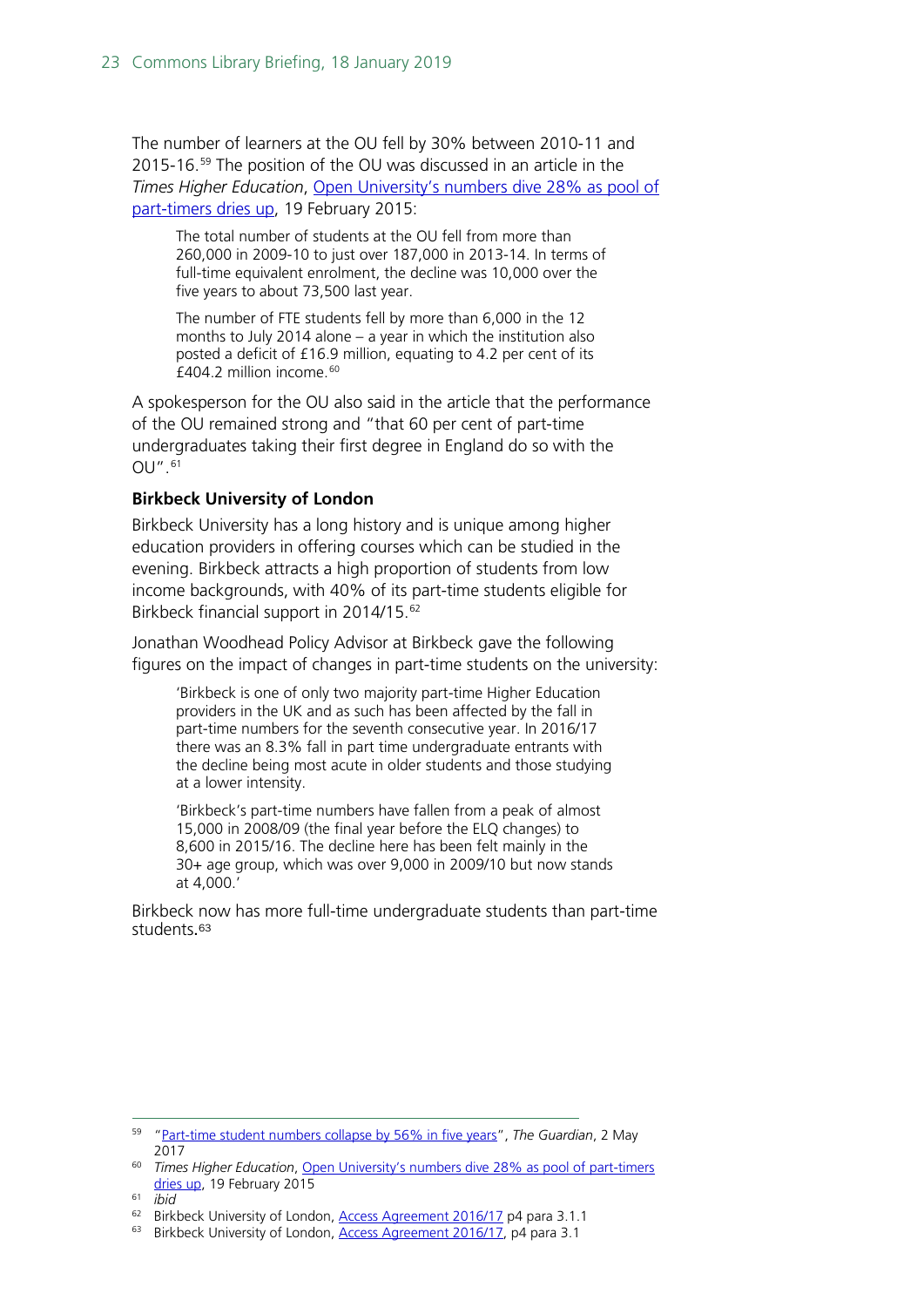# <span id="page-23-0"></span>8. Part-time students across the UK regions

Higher education is a devolved issue and the arrangements for student funding and courses varies across the UK. The various regions provide different amounts of funding for part-time students and the health of the part-time student sector is variable across the regions.

## <span id="page-23-1"></span>8.1 Support for part-time students Scotland

Information on support for part-time students in Scotland is given in on the Student Awards Agency Scotland website at [Part-time student.](http://www.saas.gov.uk/part_time/ug/funding_available.htm) Students may be eligible for a **fee grant** of variable amount depending on the course studied:

#### **Part-time fee grant**

The part-time fee grant gives help each year towards the cost of your tuition fees.

The level of tuition fee we can pay will depend on the number of credits you do and the qualification you are studying.

The maximum fee grant we can award is:

- £1,805 for publicly funded degree level courses,
- £1,820 for eligible 120 credit university courses which are not campus based,
- £1,274 for publicly funded Higher National awards (HNC, HND),
- £1,195 for all courses at private providers

#### Wales

Information on support for part-time students in Wales is given in a Student Finance Wales factsheet, [Student finance –](http://www.studentfinancewales.co.uk/media/196040/sfw_part_time_loans_fs_1718_en_d.pdf) part-time loans [2017/18.](http://www.studentfinancewales.co.uk/media/196040/sfw_part_time_loans_fs_1718_en_d.pdf) Welsh students starting part-time higher education courses in Wales in 2017 can apply for a **tuition fee loan of £2,625**. Students can also apply for a **course grant** of up to £1,155 depending on their household income.

Students studying elsewhere in the UK can apply for a tuition fee loan of up to £6,935 if they're studying at a publicly-funded university or college. Students studying at a privately-funded university or college elsewhere in the UK can borrow up to £4,625.

#### <span id="page-23-2"></span>Northern Ireland

Information on support for part-time students in Northern Ireland is given on the Student Finance NI website at **Part-time students in** [academic year 2016/17.](http://www.studentfinanceni.co.uk/portal/page?_pageid=54,1268443&_dad=portal&_schema=PORTAL) Students from Northern Ireland taking parttime courses may be eligible for a fee grant of up t0 £1,230 if they study 50% of a FTE and a course grant of up to £265.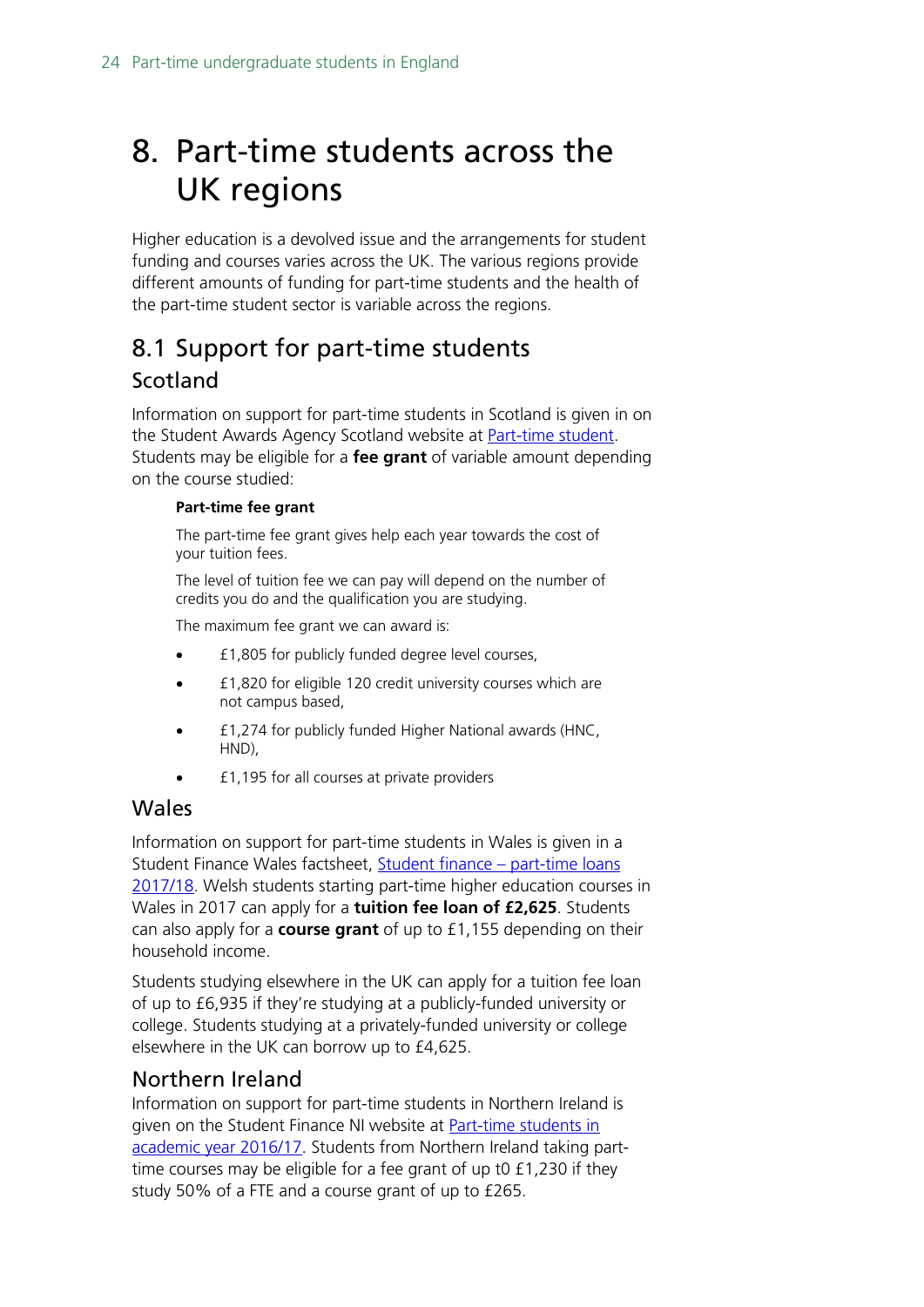## <span id="page-24-0"></span>8.2 Decline in part-time students across the regions

A report by the Higher Education Academy and the Open University in 2015 looked at regional differences in part-time student populations across the UK. The report showed that there was a decline in part-time student numbers across the UK but the decline was greatest in England:

Taking a snap shot of part-time higher education across the four nations is also opportune, because the divergence in policies is to some extent reflected in different narratives. In Wales, where the Assembly (Welsh Government, 2013) has made a firm commitment to part-time higher education as making a vital contribution to widening access and employability for those with 'protected characteristics' (HEFCW, 2014), part-time numbers have also dropped over the five-year period, but by less (a 24% drop) than in England.

In Scotland, which has also had a more positive and explicit government discourse around the benefits of part-time higher education, the decrease was 7% between 2012/13 and 2013/14, but concentrated mainly in the college sector (HE in FE). In Northern Ireland, numbers involved in part-time higher education have always been small, but a 5% decrease has been recorded from 2012/13 to 2013/14.[64](#page-24-1)

<span id="page-24-1"></span> <sup>64</sup> Higher Education Academy and the Open University, '*[Shoe-horned and side-lined'?](https://www.heacademy.ac.uk/system/files/resources/Challenges%20for%20part-time%20learners.pdf)  [Challenges for part-time learners in the new HE landscape](https://www.heacademy.ac.uk/system/files/resources/Challenges%20for%20part-time%20learners.pdf)*, 2015 p5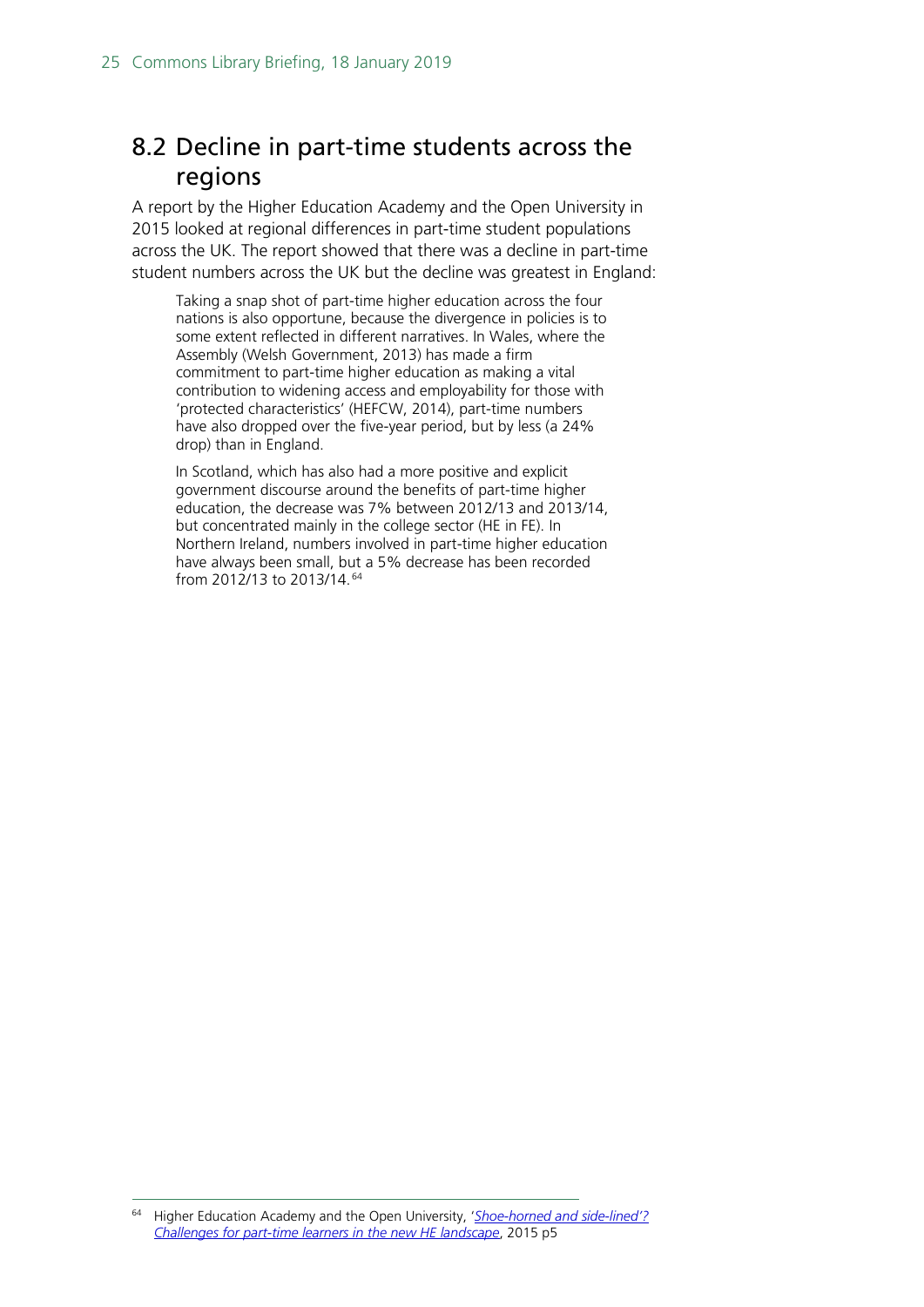## 9. Reference table

#### **SUMMARY OF PART-TIME STUDENT NUMBERS. UK HIGHER EDUCATION INSTITUTIONS**

All home and overseas students

|         | All enrolments |          | First years only |                      |                      |                      |                      |                      |                         |
|---------|----------------|----------|------------------|----------------------|----------------------|----------------------|----------------------|----------------------|-------------------------|
|         |                |          |                  | Undergraduate        |                      |                      |                      |                      |                         |
|         | Under-         | Post-    |                  |                      | Foundation           |                      | All under-           | Post-                |                         |
|         | graduate       | graduate | <b>Total</b>     | First degree         | degree               | Other                | graduate             |                      | graduate All first year |
| 2003/04 | 580,835        | 257,100  | 837,935          | $\ddot{\phantom{0}}$ | $\ddot{\phantom{a}}$ | $\cdots$             | $\cdots$             | $\bullet$ $\bullet$  | $\ddot{\phantom{a}}$    |
| 2004/05 | 588,490        | 256,280  | 844,765          | $\bullet$ $\bullet$  | $\ldots$             | $\cdots$             | $\bullet$ $\bullet$  | $\ldots$             |                         |
| 2005/06 | 589,780        | 258,415  | 848,200          | $\ddot{\phantom{0}}$ | $\ddot{\phantom{a}}$ | $\ddot{\phantom{a}}$ | $\ddot{\phantom{0}}$ | $\ldots$             |                         |
| 2006/07 | 593,310        | 259,675  | 852,985          | $\ddot{\phantom{0}}$ | $\ddot{\phantom{a}}$ | $\ddot{\phantom{a}}$ | $\cdots$             | $\ddotsc$            | 457,245                 |
| 2007/08 | 572,965        | 252,755  | 825,720          | $\bullet$ $\bullet$  | $\ddot{\phantom{a}}$ | $\ddot{\phantom{a}}$ | $\cdots$             | $\ddot{\phantom{a}}$ | 448,275                 |
| 2008/09 | 587,205        | 268,815  | 856,020          | $\ddot{\phantom{a}}$ | $\ddotsc$            | $\ddotsc$            | 344,475              | 128,945              | 473,420                 |
| 2009/10 | 580,810        | 280,450  | 861,260          | 72,190               | 18,595               | 244,270              | 335,055              | 132,745              | 467,795                 |
| 2010/11 | 545,250        | 278,705  | 823,955          | 70,680               | 16,370               | 214,435              | 301,485              | 127,925              | 429,415                 |
| 2011/12 | 516,120        | 259,080  | 775,195          | 77,905               | 15,595               | 185,030              | 278,530              | 109,540              | 388,065                 |
| 2012/13 | 418,405        | 240,900  | 659,310          | 62,195               | 9,630                | 128,120              | 199,945              | 102,890              | 302,830                 |
| 2013/14 | 368,335        | 234,995  | 603,325          | 54,130               | 8,835                | 112,415              | 175,380              | 106,260              | 281,635                 |
| 2014/15 | 336,185        | 232,735  | 568,930          | 46,385               | 7,260                | 104,190              | 157,835              | 107,950              | 265,785                 |
| 2015/16 | 312,435        | 227,850  | 540,285          | 47,310               | 6,490                | 94,770               | 148,570              | 107,120              | 255,690                 |
| 2016/17 | 289,445        | 289,445  | 519,825          | 44,590               | 5,275                | 83,655               | 133,520              | 114,025              | 248,000                 |
| 2017/18 | 271,475        | 271,475  | 498,545          | 48,590               | 4,095                | 75,710               | 128,395              | 109,810              | 238,545                 |

<span id="page-25-0"></span>*Source: Students in higher education institutions, various years, HESA*